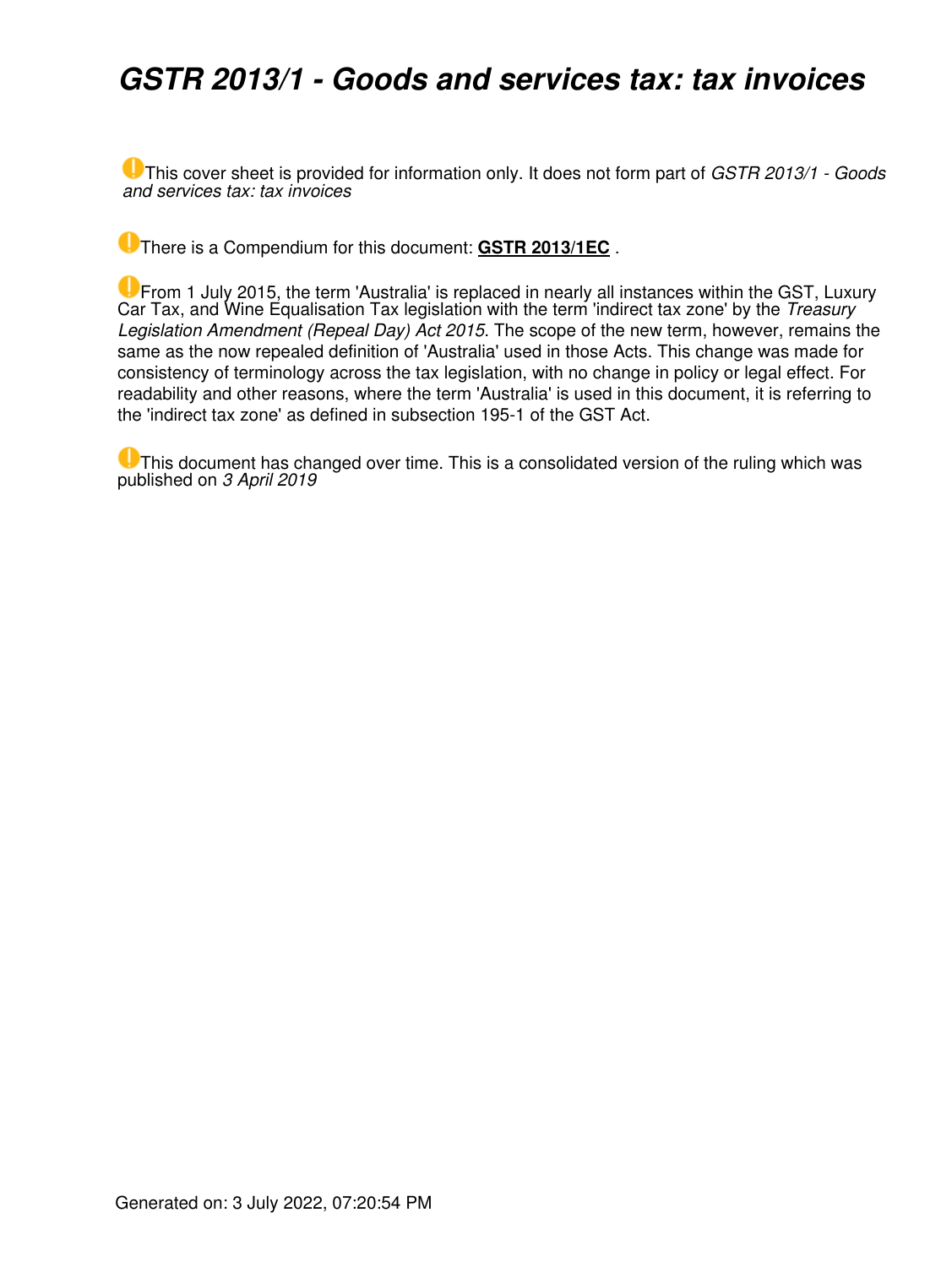**Australian Government** 

**Australian Taxation Office** 

Page status: **legally binding** Page 1 of 37

Goods and Services Tax Ruling

**GSTR 20** 

## **Goods and Services Tax Ruling**

Goods and services tax: tax invoices

| <b>LEGALLY BINDING</b><br><b>SECTION:</b>                   |     |
|-------------------------------------------------------------|-----|
| What this Ruling is about                                   | 1   |
| Ruling                                                      | 7   |
| Date of effect                                              | 59  |
| <b>NOT LEGALLY BINDING</b><br><b>SECTION:</b>               |     |
| <b>Appendix 1:</b>                                          |     |
| <b>Explanation</b>                                          | 62  |
| <b>Appendix 2:</b>                                          |     |
| <b>Waiver of tax invoice</b><br>legislative instruments 117 |     |
| Appendix 3:                                                 |     |
| <b>Detailed contents list</b>                               | 119 |
|                                                             |     |

Contents Para

#### O **This publication provides you with the following level of protection:**

This publication (excluding appendixes) is a public ruling for the purposes of the *Taxation Administration Act 1953*.

A public ruling is an expression of the Commissioner's opinion about the way in which a relevant provision applies, or would apply, to entities generally or to a class of entities in relation to a particular scheme or a class of schemes.

If you rely on this ruling, the Commissioner must apply the law to you in the way set out in the ruling (unless the Commissioner is satisfied that the ruling is incorrect and disadvantages you, in which case the law may be applied to you in a way that is more favourable for you – provided the Commissioner is not prevented from doing so by a time limit imposed by the law). You will be protected from having to pay any underpaid tax, penalty or interest in respect of the matters covered by this ruling if it turns out that it does not correctly state how the relevant provision applies to you.

*[Note: This is a consolidated version of this document. Refer to the Legal database (http://ato.gov.au/law) to check its currency and to view the details of all changes.]*

## **What this Ruling is about**

1. This Ruling sets out the information requirements for a tax invoice under subsection 29-70(1) of the *A New Tax System (Goods and Services Tax) Act 1999* (GST Act).<sup>1</sup> It also explains when a document is in the approved form for a tax invoice.

- 2. In particular, the Ruling:
	- examines the circumstances under subsection 29-70(1A) when a recipient of a document for a supply can treat that document as a tax invoice even though it does not meet all of the tax invoice requirements:
	- explains subsection 29-70(1B), which allows the Commissioner to treat a particular document as a tax invoice even though that document does not meet all of the tax invoice requirements; and

 $1$  All legislative references in this Ruling are to the GST Act unless otherwise stated.  $\overline{\phantom{a}}$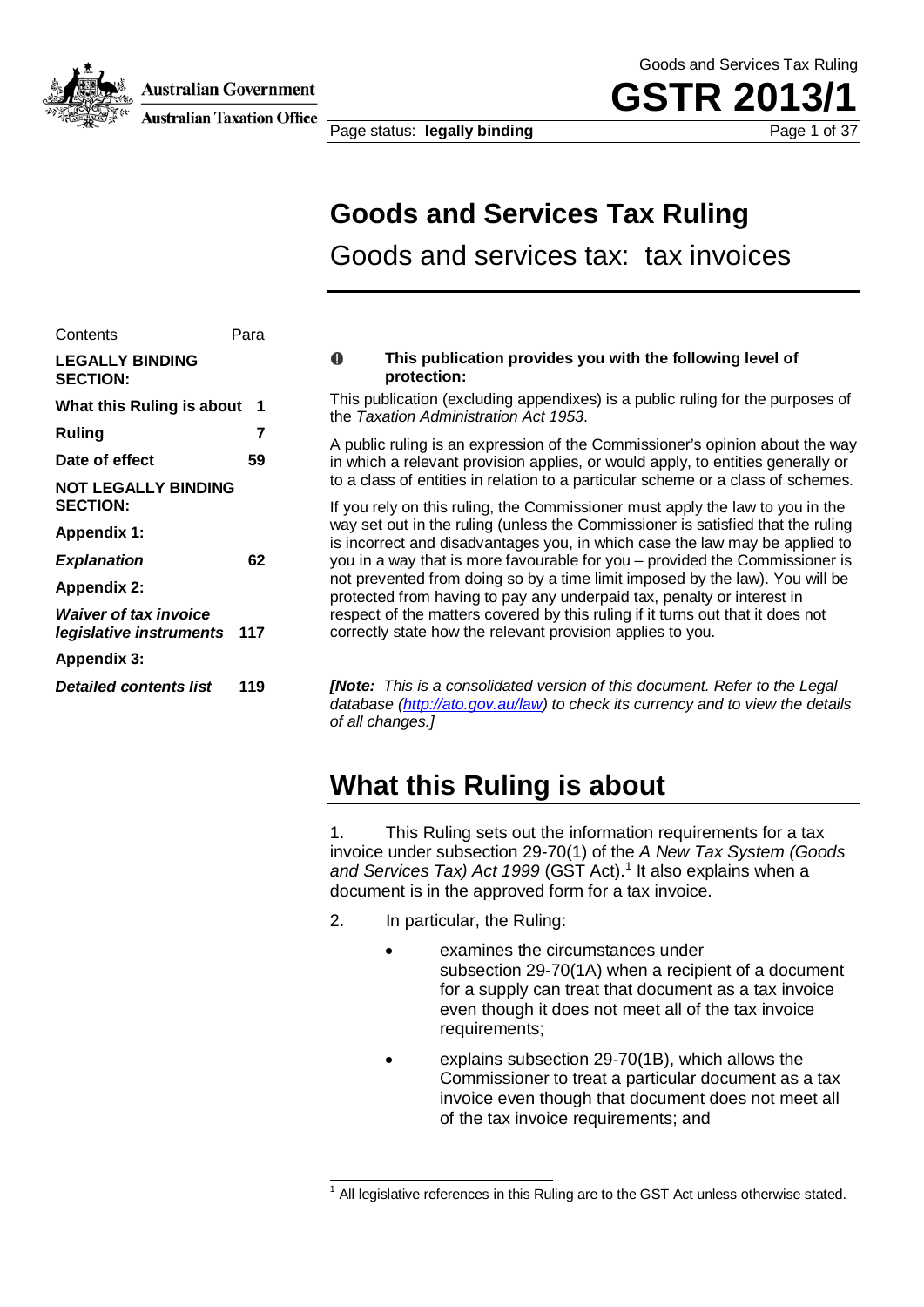states the circumstances in which a supplier need not issue a tax invoice, and where an input tax credit is attributable to a tax period even if the recipient does not hold a tax invoice, including where the threshold for low value transactions under subsection 29-80(1) applies.

3. This Ruling does not consider in detail the operation of subsection 29-10(3). However, it does include a summary of the circumstances where the Commissioner has determined under subsection 29-10(3) that an input tax credit is attributable to a tax period without the recipient being required to hold a tax invoice. The summary is included at Appendix 2 of this Ruling.

4. This Ruling also does not consider in detail special rules in the GST Act that may be relevant to tax invoices, including those concerning agents, insurance brokers, GST groups and GST branches. However, so as to provide additional context, these rules are referred to in the Explanation.

## **Background**

5. The requirement to issue a tax invoice is a key component of the integrity of the GST system. It forms an essential part of the audit trail and is an important indicator that a taxable supply has been made. For this reason, subject to specific exceptions, a recipient is required to hold a tax invoice that explains an input tax credit for a creditable acquisition that is attributable to a tax period.<sup>2</sup> It is therefore important that a tax invoice contain the required information $3$  and is issued in a timely manner.<sup>4</sup>

6. A tax invoice as defined in section 195-1 is a document that complies with the requirements of subsections 29-70(1) and 48-57(1) (if applicable), and includes a document that the Commissioner treats as a tax invoice under subsection 29-70(1B). However, it does not include a document that does not, pursuant to section 54-50, set out the GST branch registration number for taxable supplies made through a GST branch (if applicable).

 $2$  Subsection 29-10(3).

<sup>&</sup>lt;sup>3</sup> Subsection 29-70(1).<br> $\frac{3}{4}$  Under subsection 29-70(2), a supplier of a taxable supply must issue a tax invoice within 28 days after a request by a recipient.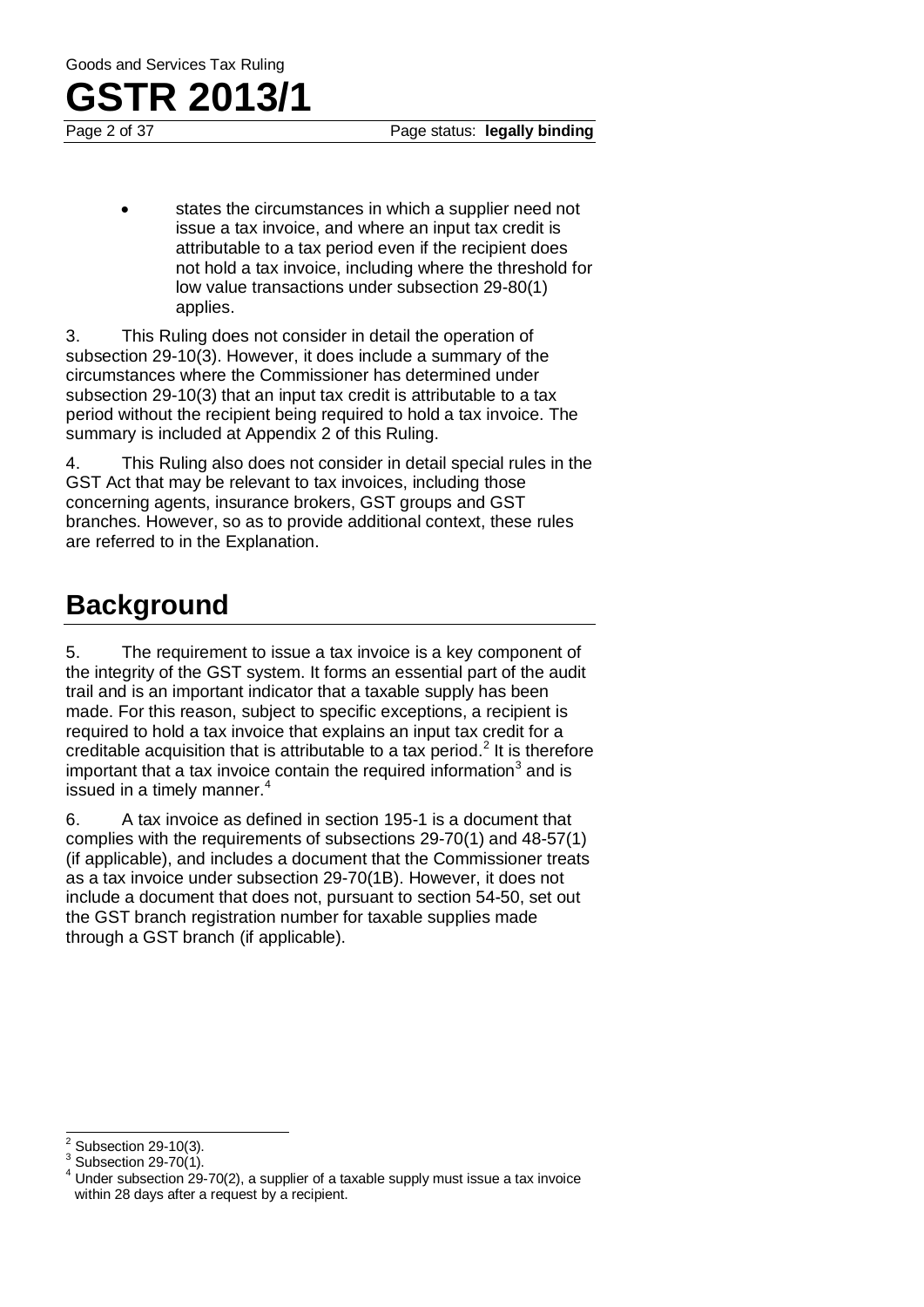Page status: **legally binding Page 3 of 37** 

Goods and Services Tax Ruling

**GSTR 201** 

### **Ruling**

#### **Approved Form**

7. A document is in the approved form for a tax invoice if it includes the information required by subsection 29-70(1) and otherwise meets the requirements of that subsection.<sup>5</sup> This is subject to subsections 48-57(1) and 54-50(1) in relation to GST groups and GST branches respectively.<sup>6</sup>

8. Paragraphs 41 to 43 of Goods and Services Tax Ruling GSTR 2001/2 *Goods and services tax: foreign exchange conversions* and paragraphs 55 to 59 of Goods and Services Tax Ruling GSTR 2003/14 *Goods and services tax: the GST implications of transactions between members of a barter scheme conducted by a trade exchange* provide additional approved form requirements for tax invoices where the consideration for the taxable supply is expressed in a foreign currency, or in barter credits, respectively.

9. Details of more than one supply may be shown on a tax invoice. If a document includes references to multiple supplies (for example, a monthly statement) and does not meet the requirements of subsection 29-70(1) for a particular supply or supplies, it remains a tax invoice in the approved form for all other supplies on the document for which the requirements are met.

#### *Combined tax invoice and recipient created tax invoice*

10. In certain circumstances, a recipient may issue a document that is both a recipient created tax invoice<sup>7</sup> and a tax invoice. Generally, this occurs where the recipient of a supply also makes a supply to the entity that made the initial supply. An example is a supply of sugar cane by a cane farmer to a sugar mill and the supply of services (analysis and testing of the sugar) by the sugar mill.

11. A tax invoice for both supplies combined on the one document will be in the approved form.<sup>8</sup>

<sup>&</sup>lt;sup>5</sup> This Ruling constitutes approval in writing by the Commissioner under subsection 388-50(1) of Schedule 1 to the *Taxation Administration Act 1953*  $\overline{a}$ 

 $\frac{6}{3}$  Subsection 48-57(1) provides that in certain circumstances a document is treated as a tax invoice, where the representative member of a GST group is entitled to an

<sup>&</sup>lt;sup>7</sup> A recipient created tax invoice is a tax invoice belonging to a class of tax invoices that the Commissioner has determined in writing may be issued by the recipient of a taxable supply – subsection 29-70(3).

<sup>&</sup>lt;sup>8</sup> This does not affect the obligation to account for GST separately on each supply. See paragraphs 17 and 50 to 52 of Goods and Services Tax Ruling GSTR 2000/10 *Goods and services tax: recipient created tax invoices* for further explanation.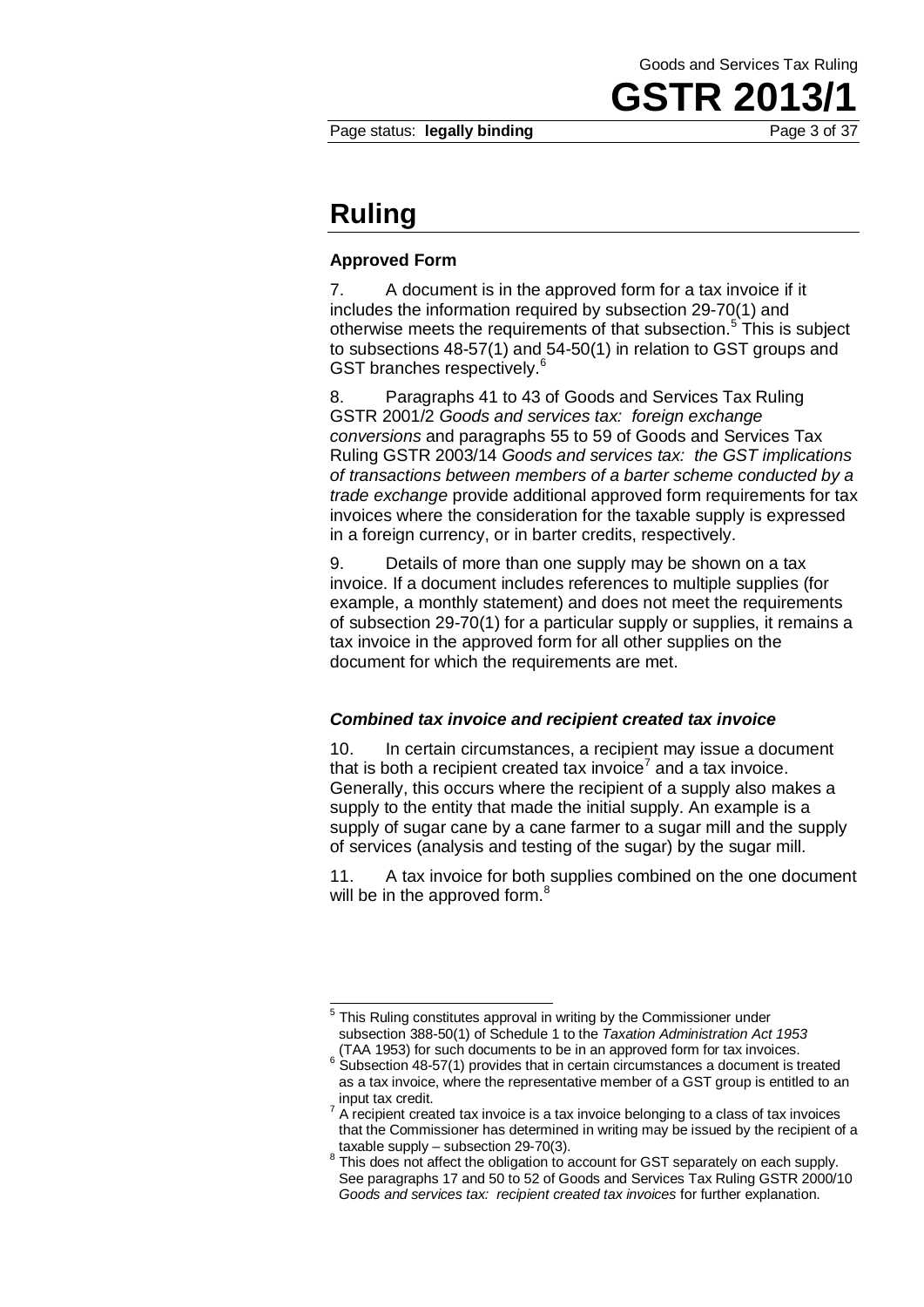Page 4 of 37 Page status: **legally binding**

#### *Tax invoices in electronic form*

12. A document in electronic form that meets the requirements of subsection 29-70(1) (and if applicable, subsections 48-57(1) and 54-50(1)), will be in the approved form for a tax invoice.<sup>9</sup>

#### **Clearly ascertained**

13. Paragraph 29-70(1)(c) requires that the particular information in subparagraphs (i) to (viii) is able to be clearly ascertained from the information in the document. This means that the information does not have to be specifically stated or in a particular format. What is required is that the information can be found in the document or determined from information within the document. It further means that to be clearly ascertained, enough information must be present and it must be clear what the information represents.

14. If the information required by subparagraphs 29-70(1)(c)(i) to (viii) can only be determined by reference to another external source (such as the Australian Business Register (ABR)) or another document, then that information cannot be clearly ascertained from the information contained in that document as required by the opening words of paragraph 29-70(1)(c).<sup>10</sup>

15. One piece of information may be sufficient to satisfy more than one requirement in subparagraphs 29-70(1)(c)(i) to (viii).

#### **For recipient created tax invoices – a statement that the GST is payable by the supplier**

16. If the document is a recipient created tax invoice and there is an amount of GST payable, it must be clear from the document that the GST is payable by the supplier.<sup>11</sup> For example, the document could include a statement to the effect that:

The GST payable of \$xx.xx is payable by the supplier.

#### **Document intended to be a tax invoice or recipient created tax invoice**

17. It must be clear from the document that it was intended to be a tax invoice or recipient created tax invoice.<sup>12</sup> This is an objective test that must be satisfied by reference to that document.

 $9$  This record must be in English or readily accessible and easily convertible to  $\overline{\phantom{a}}$ 

English as required by subsection 382-5(8) of Schedule 1 to the TAA 1953. <sup>10</sup> However, a recipient may be able to treat a document that does not meet the tax invoice requirements as a tax invoice in the circumstances outlined at

<sup>&</sup>lt;sup>11</sup> Subparagraph 29-70(1)(c)(vii). <sup>12</sup> Paragraph 29-70(1)(d).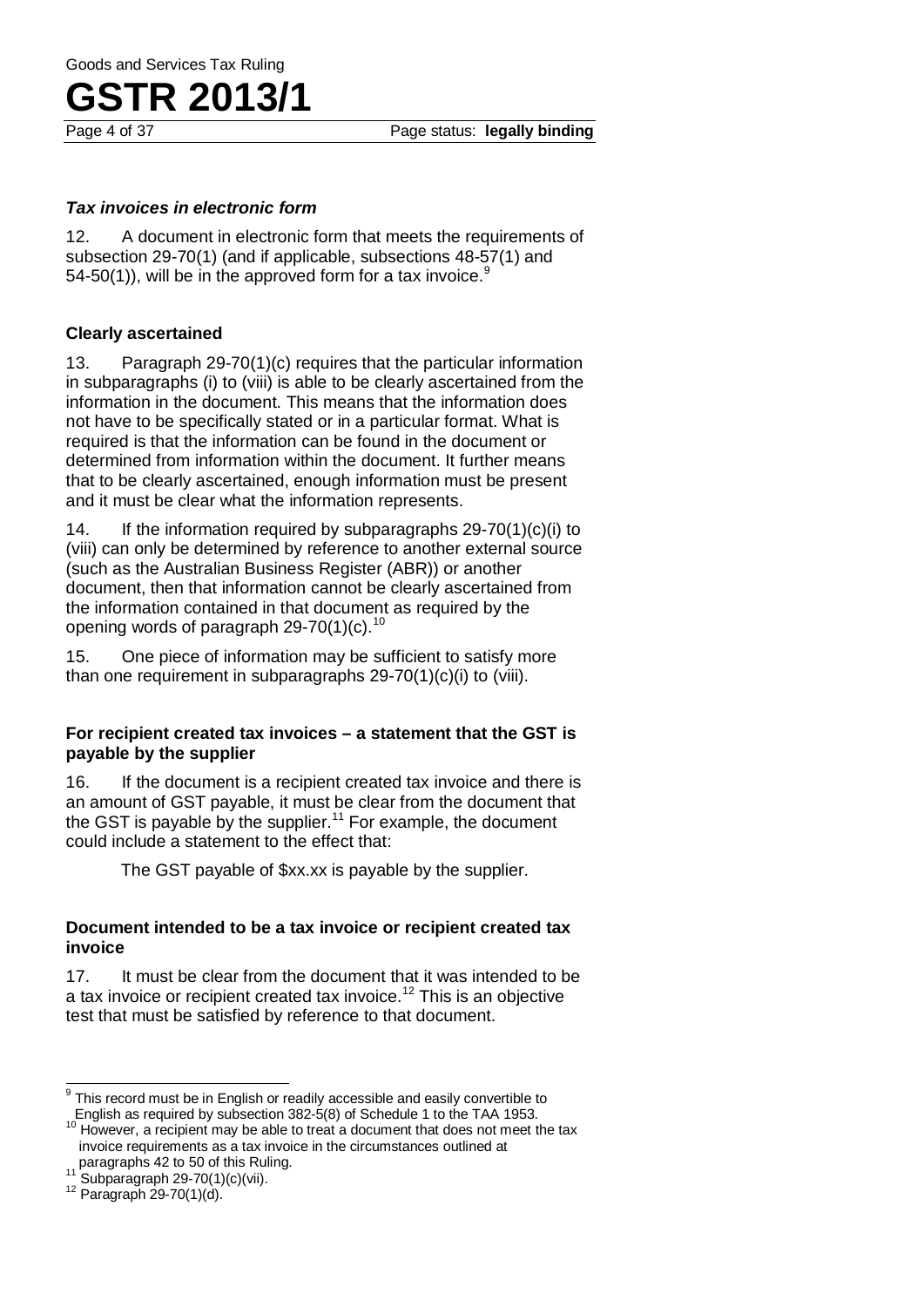## **GSTR 201**

Page status: **legally binding Page 5 of 37** 

18. This requirement may be satisfied by including the words 'Tax Invoice'; 'GST Invoice'; 'Recipient Created Tax Invoice'; 'Tax Invoice Issued by the Recipient' or 'Recipient Created GST Invoice' in the heading of the document. A statement in the body of the document could also make the intention clear.

19. If it is unclear from the document that it was intended to be a tax invoice, the recipient may be able to treat the document as a tax invoice under subsection 29-70(1A) by using other documents to evidence that intention. This is discussed at paragraphs 42 to 50 of this Ruling.

#### *Documents headed 'tax invoice' for supplies that are not taxable*

20. A tax invoice cannot include words that indicate that the price of what is supplied is inclusive of GST to the extent the supply is not a taxable supply. However, a supplier may issue a document headed 'tax invoice' for a supply that is not a taxable supply if it shows that the price of the supply does not include GST. For example, the supplier could include a statement on the document that the price of the supply does not include GST or show the GST as nil or zero. Alternatively, the supplier could cross out the words 'Tax Invoice' or the word 'Tax'.

#### **Identity of the supplier or recipient**

21. A tax invoice must include information to establish the identity of the supplier, and the recipient where applicable.<sup>13</sup> Information sufficient to identify the supplier or recipient includes, but is not limited to, the legal name of the entity or the registered business name.

22. A builder's registration number or licence number is insufficient in itself to identify the supplier, or where applicable the recipient.

23. In the case where the supplier or the recipient is a trust, the identity of the trust must be clearly ascertainable from the document. Information sufficient to identify the trust includes, but is not limited to, a registered business name<sup>14</sup> under which the trust's enterprise is carried on. In some cases, the identity of the trust may be clearly ascertainable if the trustee's name is included on the tax invoice. The Australian business number (ABN) issued to the trust must also be clearly ascertainable from the document.

 $13$  Paragraph 29-70(1)(c).

<sup>&</sup>lt;sup>14</sup> See the *Business Names Registration Act 2011.*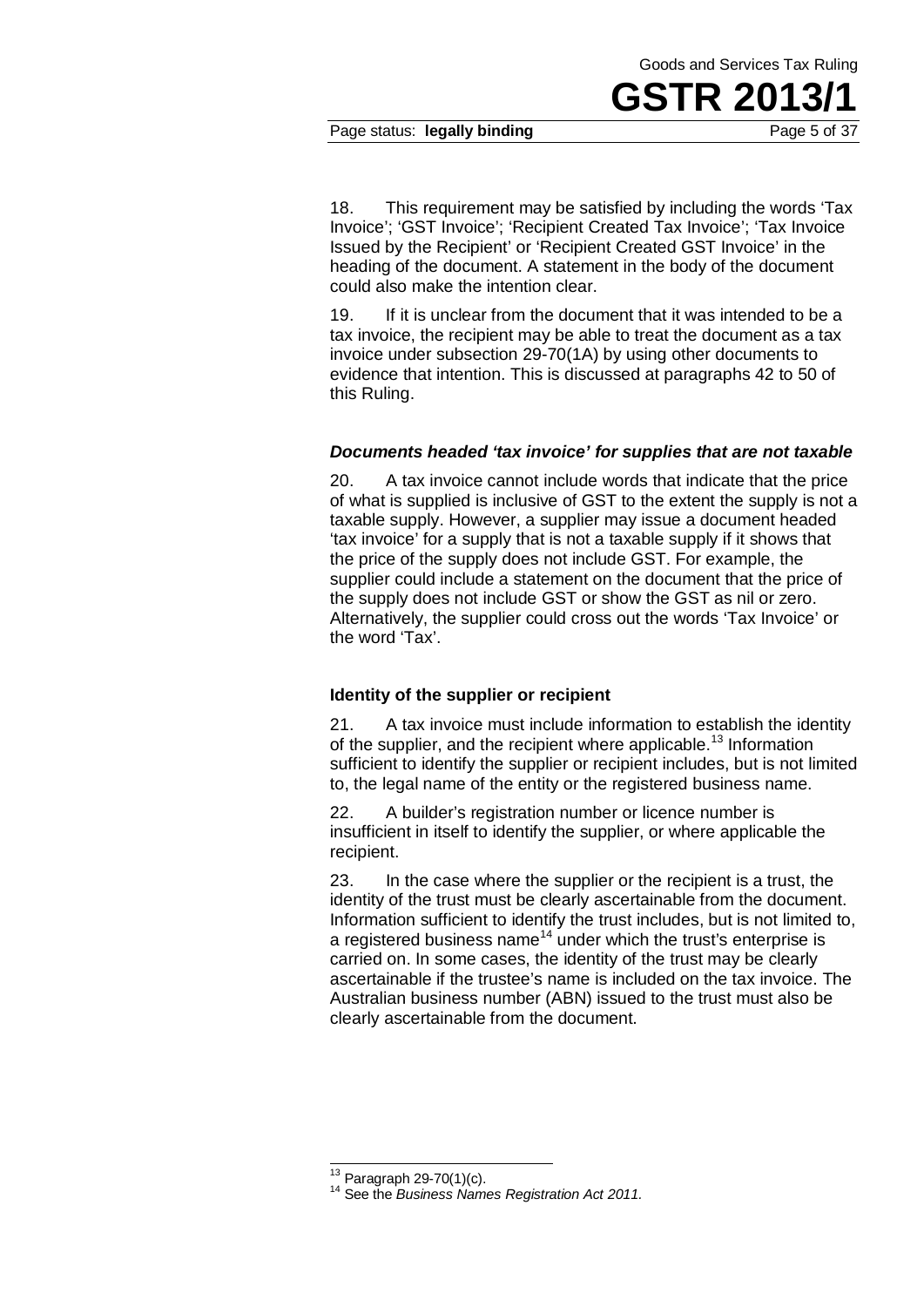24. Where a member of a GST group makes a taxable supply, the identity of that member must be clearly ascertainable from the document. Where the recipient is a member of a GST group, the requirement that the recipient's identity be clearly ascertainable will be satisfied if the document contains sufficient information to clearly show the identity of:

- the recipient;
- the GST group;
- the representative member; or
- another member of the GST group (if the representative member would still have been entitled to an input tax credit if that other member had been the recipient of the supply).<sup>15</sup>

#### *Example 1 – GST groups*

25. *A supplier issues a document intended as a tax invoice to a recipient that is a member of a GST group. The document complies with all of the tax invoice requirements other than that it does not include the supplier's ABN; and it only includes the identity of the representative member of the GST group as the recipient (and does not include the ABN of either the representative member or the recipient member).*

26. *The supplier's ABN is included on another document issued by the supplier to the recipient and so, under subsection 29-70(1A), the recipient could treat the document as a tax invoice but for the fact that it identifies the representative member of the GST group, rather than the recipient. However, the further rule in subsection 48-57(1) allows the document to be treated as a tax invoice as it identifies the representative member of the GST group to which the recipient belongs.*

27. Where the supply or acquisition is made by a representative of an incapacitated entity in its capacity as the representative, the supplier or the recipient in most cases<sup>16</sup> is the incapacitated entity. Therefore the identity of the incapacitated entity must be clearly ascertainable from the document.

 $15$  Subsection 48-57(1). This rule does not apply to recipient created tax invoices. A recipient issuing a recipient created tax invoice must include their identity on the  $\overline{\phantom{a}}$ 

 $16$  Section 58-95 provides that Division 58 (including the registration and reporting requirements of Division 58) does not apply to representatives of incapacitated entities to the extent that their supplies would otherwise be of a kind to which subsection 105-5(1)(a) applies.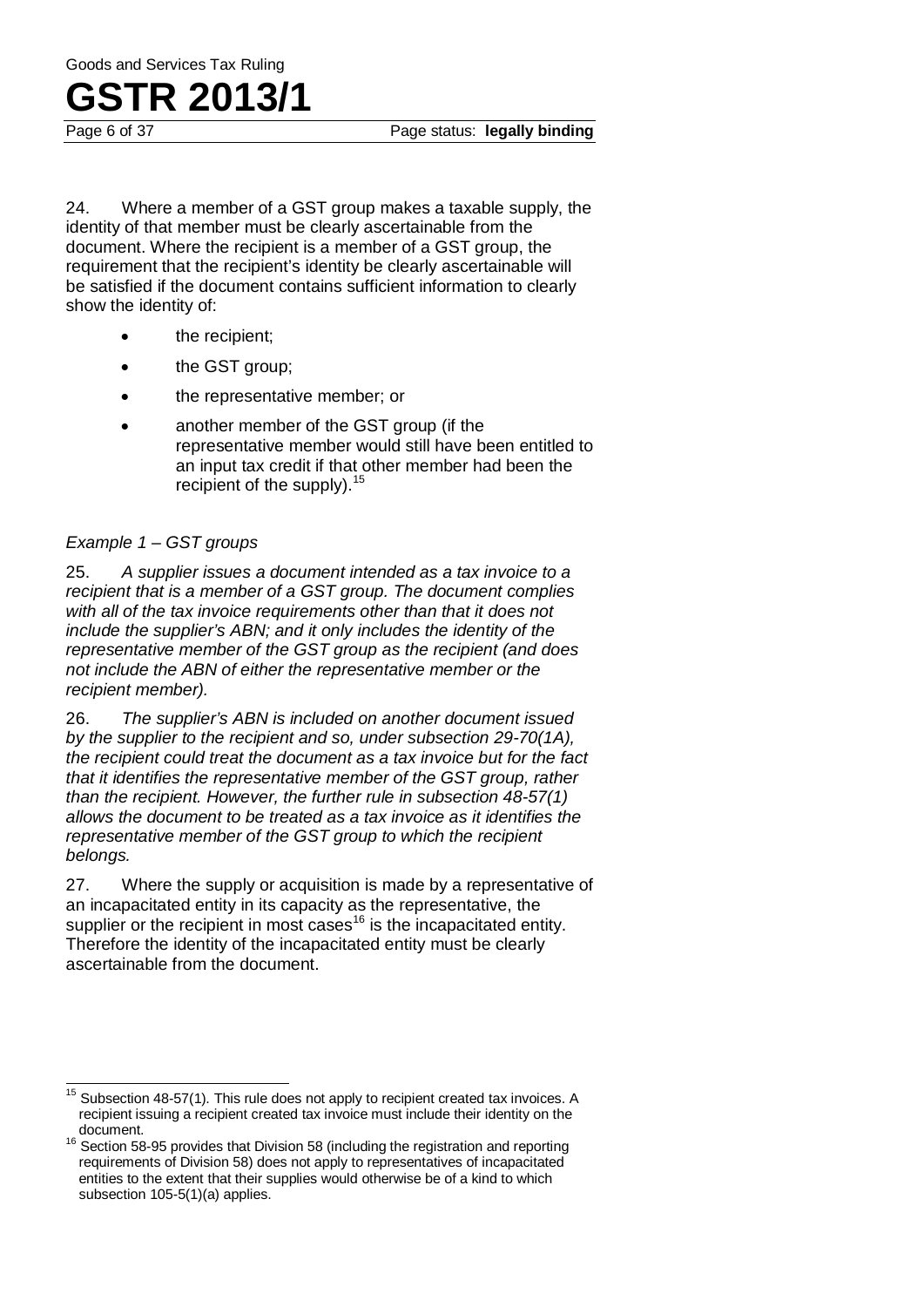**GSTR 201** 

#### Page status: **legally binding Page 7 of 37**

#### **What is supplied**

28. A tax invoice must contain sufficient information to identify the thing or things supplied, including the quantity supplied.<sup>17</sup> This means that a description of the thing or things supplied and the amount supplied can be clearly ascertained from the document.

#### *The price of what is supplied*

29. A tax invoice must contain enough information to enable the price of what is supplied to be clearly ascertained.<sup>18</sup>

#### *Retention payments*

30. If a supply is made under a contract where the recipient has retained part of the contract price pending full and satisfactory performance of the contract, or until the end of a defects liability period, the price of what is supplied is the total consideration payable including the retention amount. The tax invoice must contain enough information to enable the total price of this supply to be clearly ascertained. However, the tax invoice can also show the net amount payable while still satisfying this requirement. For example, the tax invoice may set out the price of what is supplied, separately show the retention amount, and show a net amount payable.

#### *Showing the price for each line on a tax invoice*

31. Where a tax invoice shows multiple categories of items supplied as taxable supplies, that are identified separately (for example on a 'multiple-line' basis), the price for each item that is supplied as a taxable supply does not have to be shown. Only the price for each category of taxable supplies (for example, each line of taxable supplies on the tax invoice) need be shown.

#### *Example 2– description and price of what is supplied*

32. *A stationery store sells 20 pens, 10 boxes of staples and 4 staplers to Jim, who requests a tax invoice. The tax invoice may show these items as:*

| 20 pens             | 20.00    |
|---------------------|----------|
| 10 boxes of staples | 10.00    |
| 4 staplers          | 140.00   |
| GST                 | 17.00    |
| Total price         | \$187.00 |
|                     |          |

*Each item supplied is fully taxable.*

 $17$  Subparagraph 29-70(1)(c)(iii).

 $18$  Subparagraph 29-70(1)(c)(iii).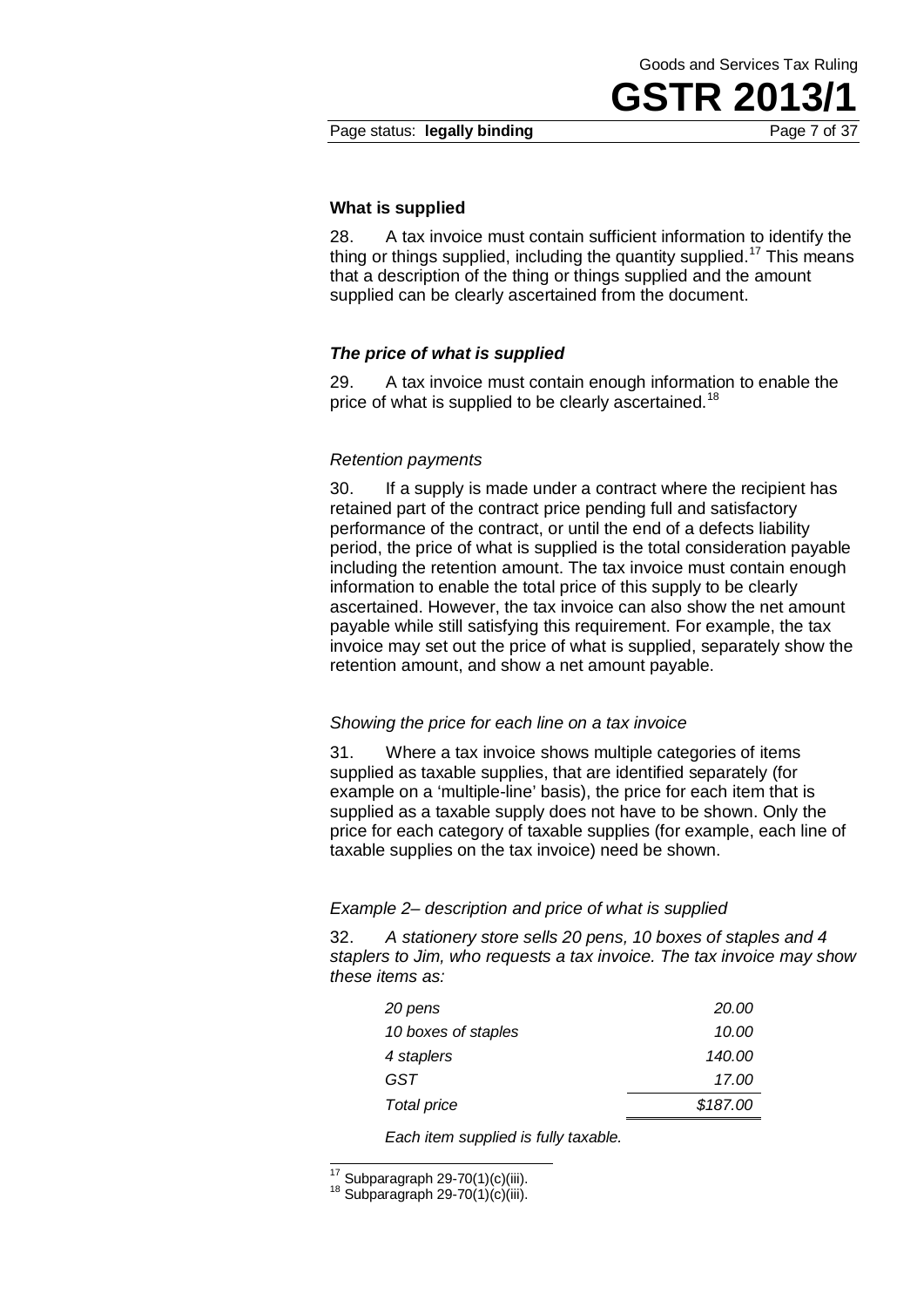Page 8 of 37 Page status: **legally binding**

#### 33. *Alternatively, the tax invoice may show these items as:*

| Unit price      |
|-----------------|
| (including GST) |
| @\$1.10         |
| @\$1.10         |
| @\$38.50        |
| \$187.00        |
|                 |

*(\*fully taxable supplies)*

34. The alternative shows the quantity and unit price from which the price for each taxable supply can be determined. Additionally, it is clear that each item supplied is fully taxable and the GST payable can be determined. These examples are illustrative. They are not exhaustive and there may be other ways to structure the format of tax invoices. As long as a document meets the requirements of subsections 29-70(1), 48-57(1) and 54-50(1), it will be a tax invoice regardless of how it is structured.

35. A tax invoice that relates to a number of separate taxable supplies made during a period must include enough information to determine the price of each supply.<sup>19</sup> For example, a monthly statement showing a number of supplies made to a customer during the month must show the price for each supply.

#### **The extent to which each supply is a taxable supply**

36. A tax invoice must contain enough information to determine the extent to which a supply is a taxable supply.<sup>20</sup> Some ways in which this requirement will be satisfied include but are not limited to:

- showing the amount of GST payable for each taxable supply<sup>21</sup> – for example, if the unit price is \$20 excluding GST and the GST is shown as \$2, it can be ascertained that the supply is a fully taxable supply; or
- a statement of the extent to which the supply is a taxable supply; or
- a reference mark $^{22}$  that denotes each taxable supply with a corresponding statement of the extent to which the supply is a taxable supply.

 $19$  Subparagraph 29-70(1)(c)(iii).

<sup>&</sup>lt;sup>20</sup> Subparagraph 29-70(1)(c)(iv).<br>
<sup>21</sup> Subparagraph 29-70(1)(c)(vi).<br>
<sup>22</sup> A reference mark in this context includes any written or printed mark or sign, such as a number, letter, or typographical symbol, used to indicate to a reader the presence of further information in a note within the document. For example, an asterisk (\*), a dagger (†) or a percent sign (%).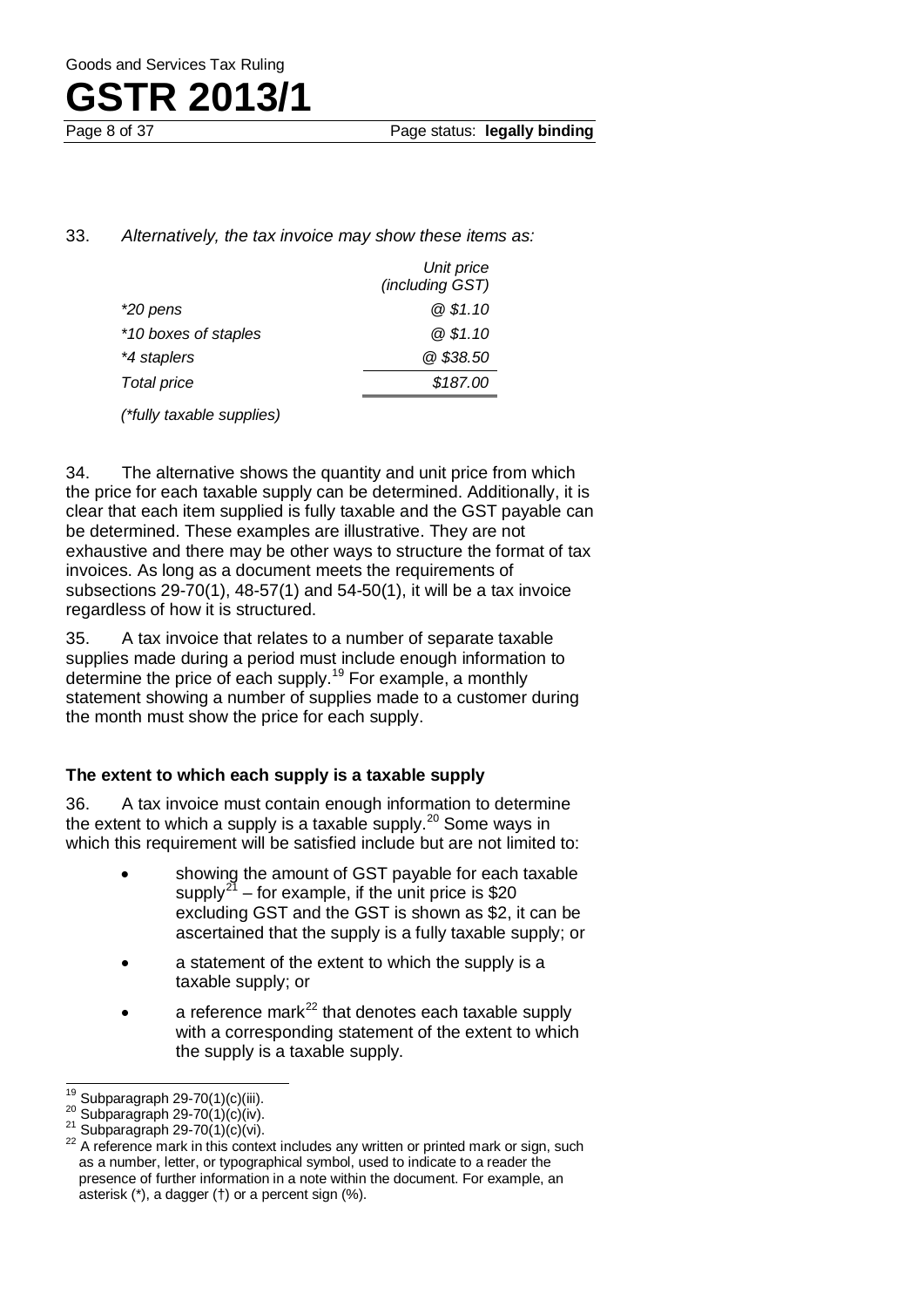**GSTR 201** 

Page status: **legally binding Page 9 of 37** 

#### *Mixed supplies*

37. A document for a supply that has separately identifiable taxable and non-taxable parts (a mixed supply)<sup>23</sup> will meet the above requirement if the extent to which the mixed supply is a taxable supply can be found in or determined from information within the document. It does not matter that this information is not specifically stated or in a particular format.

38. If a transaction consists of a combination of fully taxable supplies and mixed supplies, the extent to which the supplies are mixed (and the extent to which those mixed supplies are taxable) and the extent to which they are fully taxable can be determined from a document where, for example, it:

- denotes the supplies that are fully taxable with a reference mark;
- denotes the supplies that are mixed supplies with a reference mark and the extent to which those supplies are taxable can be found or determined from information within the document;
- shows the price of each supply; and
- shows the total amount of GST payable.

*Example 3 – extent to which a mixed supply and other supplies in a transaction are taxable*

39. *In a single transaction, Frank purchases petrol, a newspaper, milk, and a mixed supply consisting of a bottle of water with a chocolate bar from a petrol station. Frank requests and receives a tax invoice showing these items as follows.*

| <b>Item</b>         | Price (\$) |
|---------------------|------------|
| # Petrol            | 77.00      |
| # Newspaper         | 1.10       |
| Milk                | 3.00       |
| # Water & chocolate | 4.20       |
|                     | 85.30      |

Total GST \$7.30

*# – indicates items that are taxable supplies*

 $^{23}$  See paragraphs 16 and 45 to 54 of Goods and Services Tax Ruling GSTR 2001/8 *Goods and services tax: apportioning the consideration for a supply that includes taxable and non-taxable parts*.  $\overline{a}$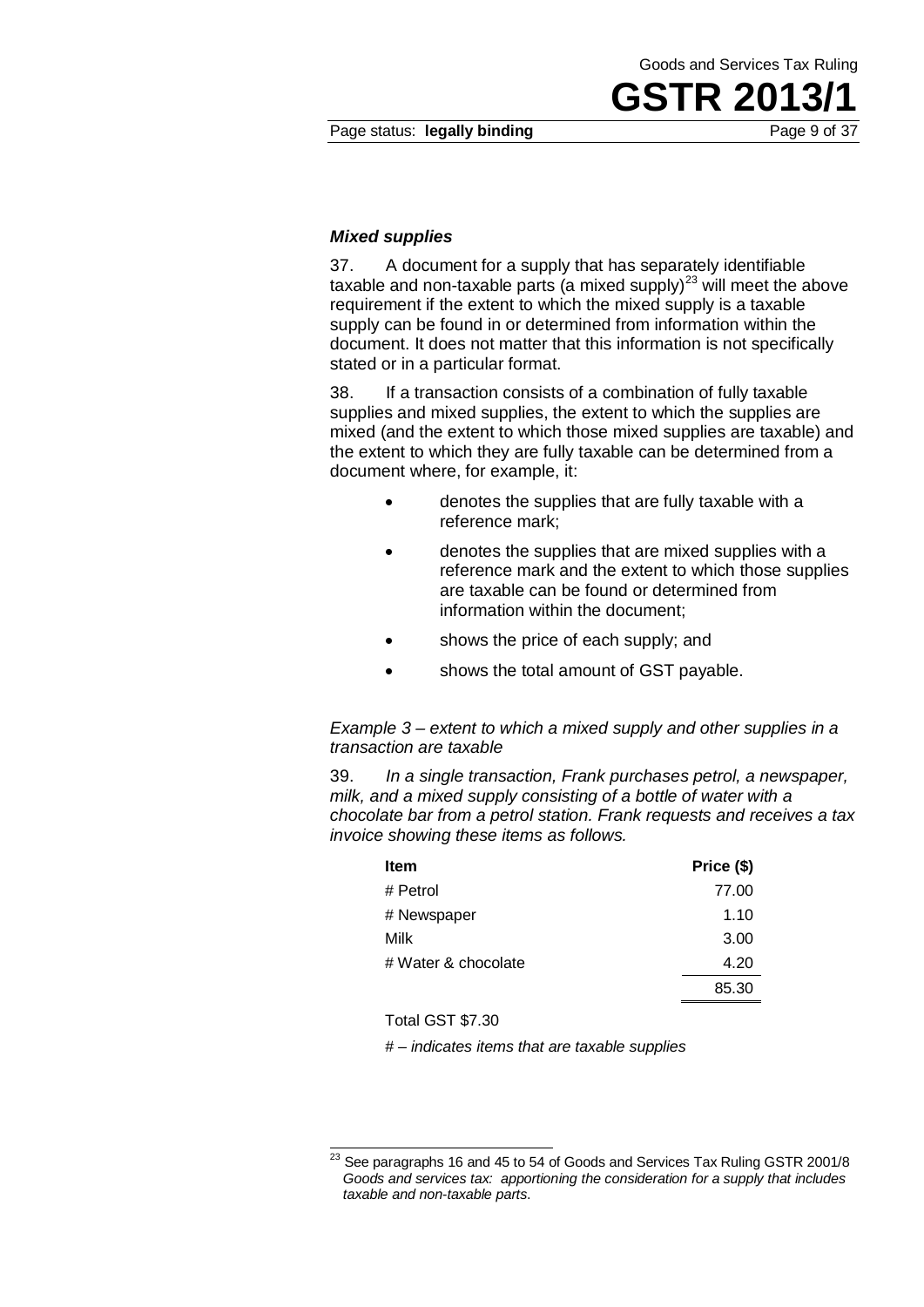

40. In the above example, the GST payable and the extent to which each supply is a taxable supply can be ascertained from the document as follows.

| <b>Item</b>         | Price (\$) | GST(S) |
|---------------------|------------|--------|
| # Petrol            | 77.00      | 7.00   |
| # Newspaper         | 1.10       | 0.10   |
| Milk                | 3.00       | 0.00   |
| # Water & chocolate | 4.20       | 0.20   |
| Totals              | 85.30      | 7.30   |

The GST of \$0.20 for the mixed supply can be worked out by deducting from the total GST (\$7.30) the GST on the other denoted taxable supplies (\$7.10). If the GST for the mixed supply is \$0.20, the price of the taxable component must be \$2.20 and the non-taxable component \$2.00.

41. The extent to which each supply is a taxable supply could also be ascertained where the document shows the other supplies and the parts of the mixed supply separately. For instance, using the same facts as the previous example, the tax invoice may show the items as follows.

| Item            | Price (\$) |
|-----------------|------------|
| # Petrol        | 77.00      |
| # Newspaper     | 1.10       |
| Milk            | 3.00       |
| Bottle of water | 2.00       |
| # Chocolate     | 2.20       |
|                 | 85.30      |
|                 |            |

Total GST \$7.30

*# –* indicates *items that are taxable supplies*

#### **When a recipient can treat a document as a tax invoice**

42. A document issued by the supplier that does not meet all of the tax invoice requirements may be treated by the recipient as a tax invoice if:

> it would be a tax invoice but for the missing information; and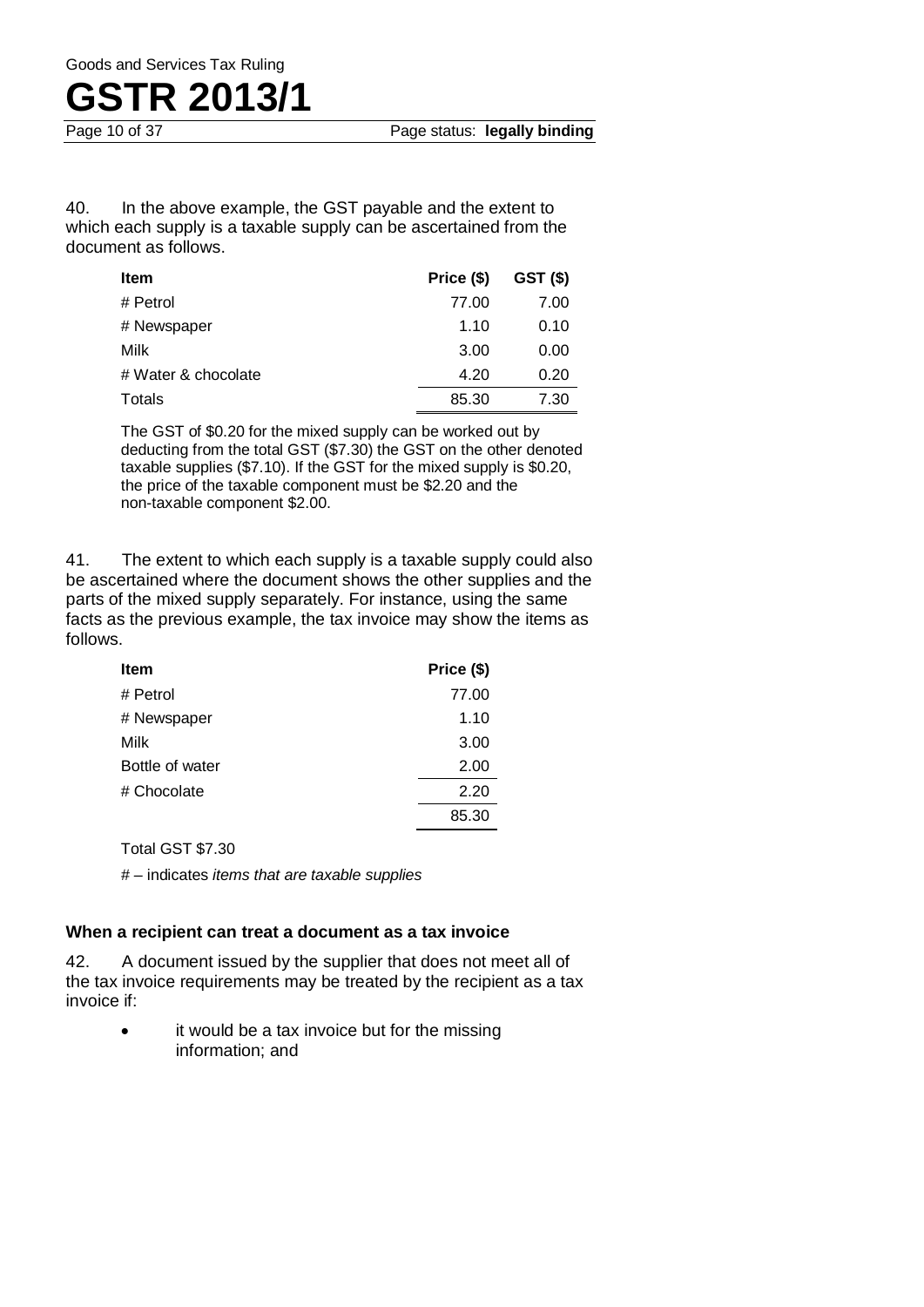all of that missing information can be clearly ascertained from other documents given to the recipient by the supplier. $24$ 

43. Particular information is missing if the document does not contain the required information for the document to be a tax invoice. This will occur if either:

- there is no information regarding the relevant particular; or
- the document contains information about the particular but that information is incomplete or incorrect, for example, if it contains a transposition error in the ABN then the ABN is missing information as the document does not contain the correct ABN.

#### *Example 4 – missing information*

44. *XYZ Pty Ltd has a document (the first document) that would satisfy the tax invoice requirements but for the fact that the ABN has a transposition error and the extent to which the supplies are taxable supplies is not clear. XYZ Pty Ltd also has a second document issued by the supplier that relates to the supplies on the first document. The second document shows the supplier's correct ABN and also makes clear the extent to which each supply on the first document is a taxable supply. XYZ Pty Ltd treats the first document as a tax invoice under subsection 29-70(1A) given the missing information is contained in the second document issued by the supplier.*

45. A part number or code may not be sufficient to identify what has been supplied and a document that purports to identify what is supplied in that way is not a tax invoice. However, if the recipient has a second document which identifies what is supplied, the recipient may be able to treat the first document as a tax invoice under subsection  $29-70(1A).^{25}$ 

46. There is no requirement for these other documents to have been intended to be a tax invoice. Other documents can include, for example, a supplier's product list, a business card, an email from the supplier or an earlier tax invoice.

47. If an agent receives a document that does not meet all of the requirements of a tax invoice for an acquisition made by a principal, the principal (recipient) may treat the document as a tax invoice if the information is contained in other documents provided to either the agent, or the principal, by the supplier.

Goods and Services Tax Ruling

**GSTR 201** 

 $24$  Subsection 29-70(1A). The rule in subsection 29-70(1A) also applies when determining for the purposes of paragraph 48-57(1)(b) whether a particular document would otherwise meet the requirements of a tax invoice.  $\overline{a}$ 

<sup>25</sup> To the extent the acquisition is a creditable acquisition, the input tax credit will be attributable to the tax period in which the recipient treats the document as a tax invoice, in accordance with section 29-10. That is, both documents must be held before an input tax credit can be claimed.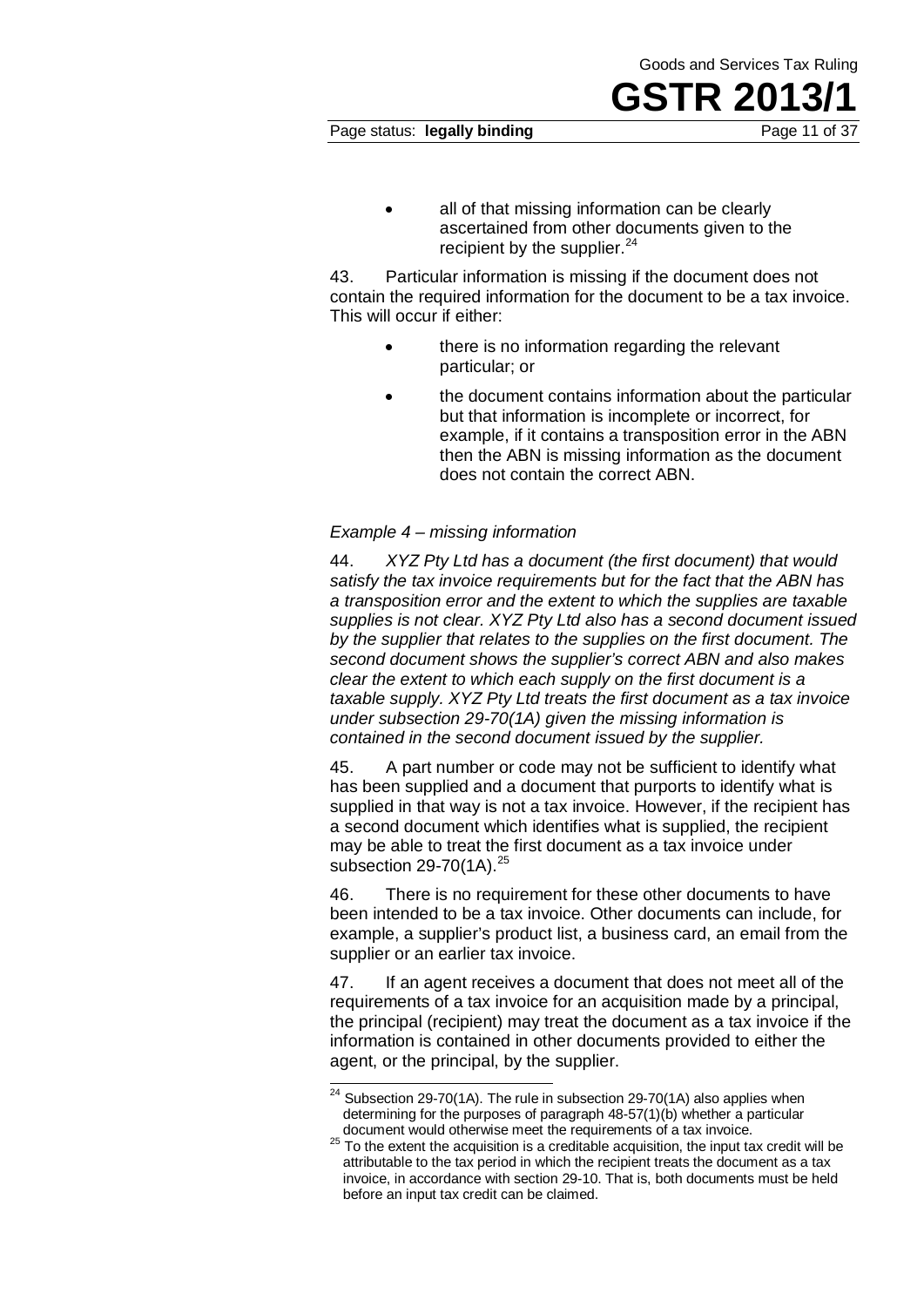48. Similarly, when a recipient receives a document that does not meet all of the requirements of a tax invoice for a supply made by a principal through an agent, if the information is contained in other documents provided to the recipient by the agent or the principal (supplier), the recipient may treat the document as a tax invoice.<sup>26</sup>

49. It is the choice of the recipient whether to treat a document as a tax invoice as it is one of a number of options available to the recipient. If a recipient chooses not to treat a document as a tax invoice under subsection 29-70(1A), the recipient may instead:

- request the supplier to issue a document that complies with the requirements for a tax invoice; or
- request that the Commissioner exercise the discretion under subsection 29-70(1B) to treat the document as a tax invoice. $27$

50. However, a recipient cannot treat a document that does not meet the recipient created tax invoice requirements as a tax invoice by relying on other documents. Subsection 29-70(1A) only allows the entity that receives a document to treat it as a tax invoice and, in the case of a recipient created tax invoice, it is the supplier that receives the document.

#### **Circumstances in which the Commissioner may exercise the discretion to treat a document as a tax invoice**

51. The Commissioner has the discretion to treat a document that does not satisfy the tax invoice requirements as a tax invoice. $28$  This discretion can also be used to treat a document that does not meet the requirements for a recipient created tax invoice as a tax invoice. The Commissioner will exercise this discretion on a case by case basis.

52. There are a number of factors that the Commissioner will consider in the exercise of this discretion which are explained in Law Administration Practice Statement PS LA 2004/11 *Treating a document as a tax invoice or adjustment note*. These factors are not exhaustive and there may be other circumstances that are relevant in a particular case.

 $^{26}$  In the case of a recipient created tax invoice, the principal (supplier) may treat a document issued by the recipient that does not meet the tax invoice requirements as a tax invoice if the information is contained in other documents provided to either the agent, or the principal (supplier), by the recipient.  $\overline{\phantom{a}}$ 

<sup>&</sup>lt;sup>27</sup> See paragraphs 51 to 54 of this Ruling for a discussion of the circumstances in which the Commissioner may exercise the discretion to treat a document as a tax invoice.

<sup>&</sup>lt;sup>28</sup> Subsection 29-70(1B).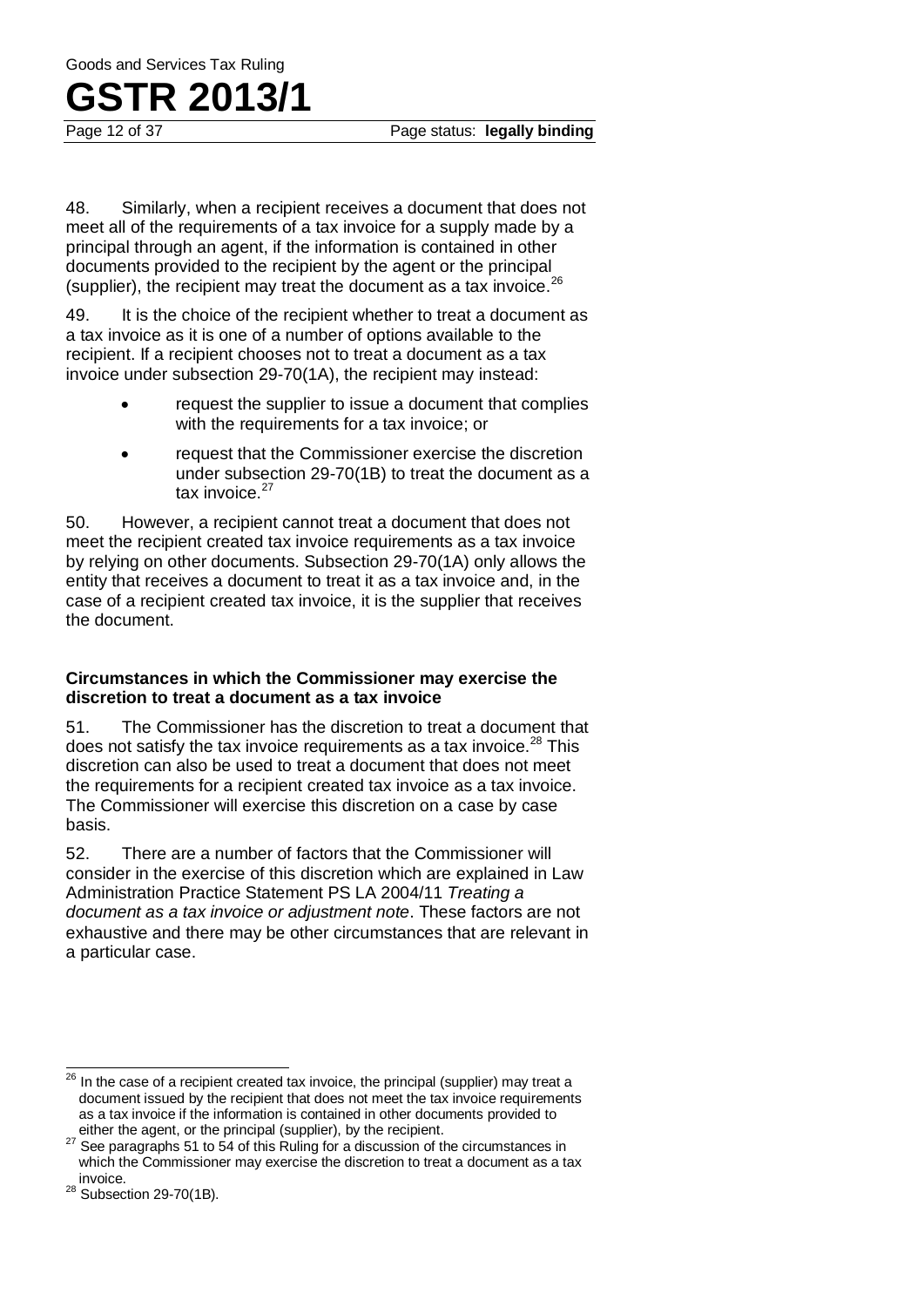**GSTR 201** 

#### Page status: **legally binding** Page 13 of 37

53. When the Commissioner exercises the discretion to treat a document as a tax invoice, that document is a tax invoice as defined in section 195-1. This treatment applies for the purposes of both the supplier and recipient. The document for which the discretion has been exercised is treated as a tax invoice for the taxable supply from the date it was created.

54. However, this does not mean that the supplier had, before the exercise of the discretion, complied with their obligation to issue a tax invoice within the required time.

#### *Correcting errors on a tax invoice*

55. A document issued for a supply may not meet all of the requirements for a tax invoice because of an error or omission made by the supplier. For example, the document contains transposition errors in the legal name or ABN, shows an incorrect price, or does not include an ABN or the date of issue of the document. When the supplier becomes aware the document issued does not meet the requirements for a tax invoice they can cancel and reissue the document for the supply. In these circumstances, the replacement document showing the required information is the tax invoice for the supply.

56. If, however, the Commissioner has exercised the discretion under subsection 29-70(1B) to treat a document that did not meet the requirements for a tax invoice as a tax invoice, a supplier does not have to reissue a document or issue another document that meets the requirements for a tax invoice. A document for which the discretion has been exercised is a tax invoice as defined in section 195-1 for the purposes of both the supplier and the recipient.

57. Further, a supplier need not reissue a document for a taxable supply where an adjustment event gives rise to an adjustment to the GST attributed to a previous tax period. In these circumstances, the supplier may have to issue an adjustment note to the recipient.<sup>29</sup> If the adjustment event occurs in the same tax period as the GST was attributed, there is no adjustment, and no requirement for the supplier to issue an adjustment note.<sup>30</sup> However, a supplier may choose to issue a corrected tax invoice or to issue an adjustment note or other document for the adjustment event even though they are not required to do so.

 $^{29}$  Section 29-75 and subsection 29-80(2).<br> $^{30}$  Subsection 29-75(2).  $\overline{a}$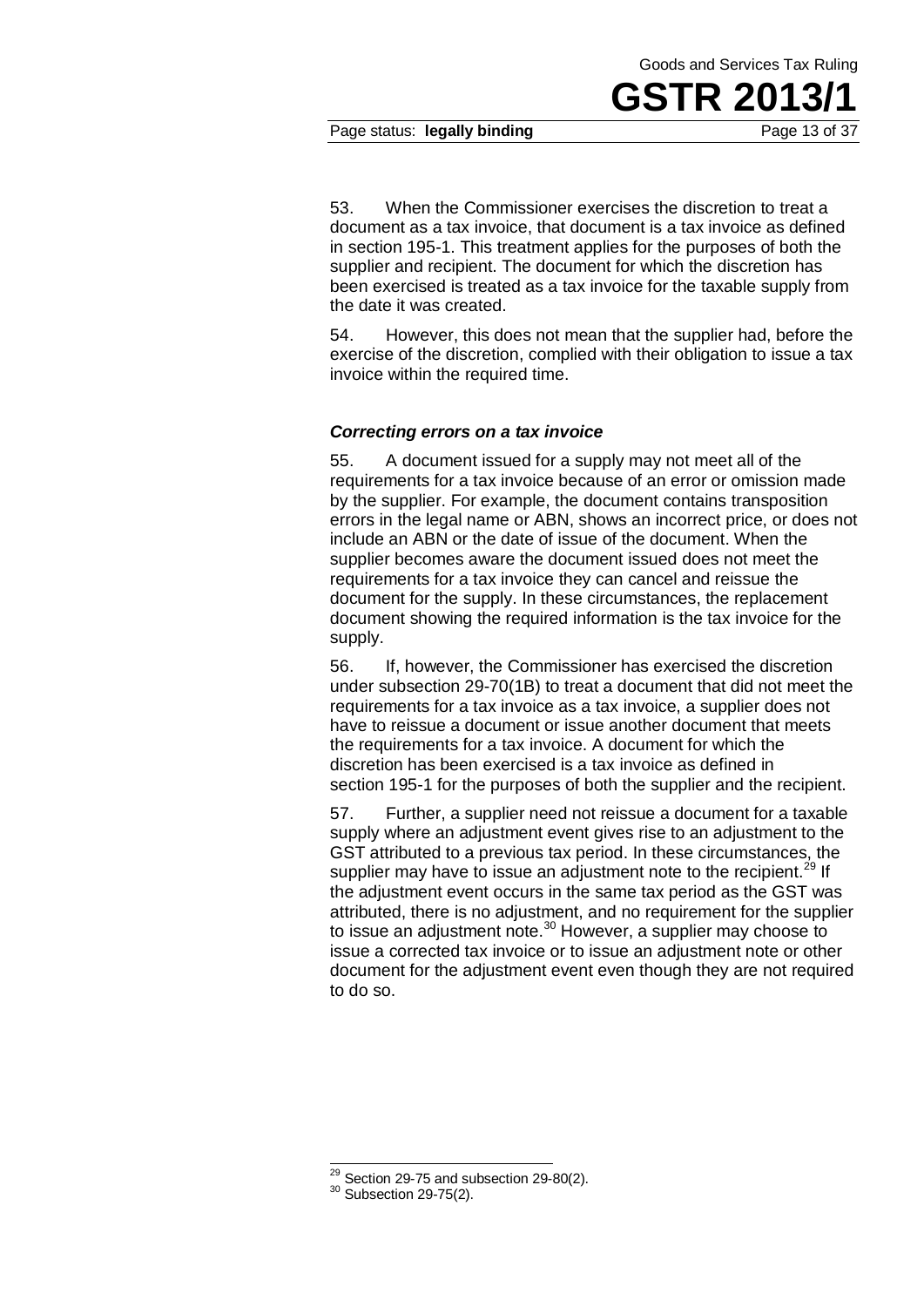Page 14 of 37 Page status: **legally binding**

#### *Low value taxable supplies*

58. A supplier is not required to issue a tax invoice and a recipient can claim an input tax credit without a tax invoice if the value of the taxable supply is \$75 or less. $31$  For the purposes of the low-value threshold for tax invoices in subsection 29-80(1), where multiple taxable supplies are made in a single transaction, the threshold should be applied to the aggregate value of those taxable supplies.

## **Date of effect**

59. This Ruling applies on and from 1 July 2010. However, this Ruling will not apply to taxpayers to the extent that it conflicts with the terms of a settlement of a dispute agreed to before the date of issue of this Ruling (see paragraphs 75 and 76 of Taxation Ruling TR 2006/10 *Public Rulings*).

60. Goods and Services Tax Ruling GSTR 2000/17 *Goods and services tax: tax invoices* was withdrawn on and from 25 May 2011. That Ruling specifically stated the particular situations in which the Commissioner would exercise a discretion under former section 29-70(1) to treat a document that did not meet the requirements for a tax invoice as a tax invoice.

61. This Ruling does not continue the previous exercise of discretion under former section 29-70(1). The situations previously addressed in GSTR 2000/17 are now the subject of legislative instruments under subsection 29-10(3) that waive the requirement in particular circumstances for a recipient to hold a tax invoice when attributing an input tax credit to a tax period. These instruments have a date of effect as specified in each particular legislative instrument.

#### **Commissioner of Taxation** 27 March 2013

 $31$  Subsection 29-80(1).  $\overline{\phantom{a}}$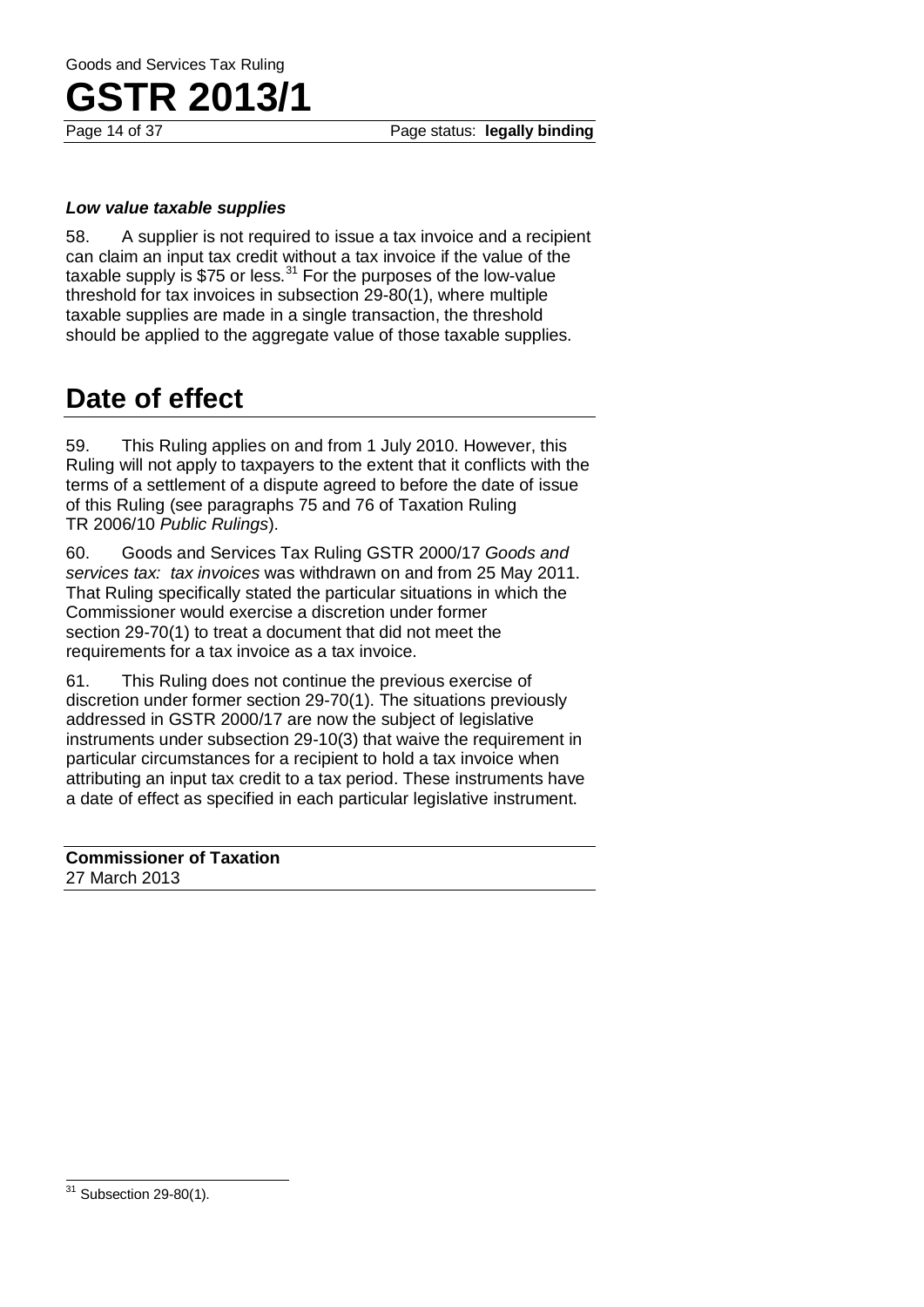**GSTR 2013/1**

### **Appendix 1 – Explanation**

 $\bullet$ *This Appendix is provided as information to help you understand how the Commissioner's view has been reached. It does not form part of the binding public ruling.*

#### **Overview**

62. A key feature of the GST system is that GST is ultimately borne by end consumers. To ensure this occurs and to avoid cascading tax, input tax credits are generally available to recipients of taxable supplies in business to business transactions. This means that the recipient needs to know the treatment adopted by a supplier for a supply, and the Commissioner needs to be able to reconcile the recipient's input tax credit with the GST payable by the supplier. This is achieved by issuing a tax invoice. A tax invoice must contain the information about a taxable supply as required by the GST Act. These requirements are explained at paragraphs 76 to 81 of this Ruling.

63. A supplier must provide a tax invoice within 28 days after being requested to do so by the recipient.<sup>32</sup> Further, an input tax credit for a creditable acquisition generally is not attributed to a tax period until the recipient holds a tax invoice for the acquisition.<sup>33</sup>

64. However, there are circumstances in which it is not necessary for the supplier to give a tax invoice and circumstances in which an input tax credit is attributable to a tax period without the recipient being required to hold a tax invoice for a creditable acquisition. These circumstances are explained at paragraphs 69 to 71 of this Ruling.

65. Where a recipient receives a document that purports to be a tax invoice but does not meet all of the requirements for a tax invoice, the recipient can treat the document as a tax invoice if the missing information can be clearly ascertained from another document given by the supplier. This treatment under subsection 29-70(1A) is further explained at paragraphs 42 to 50 of this Ruling.

66. Alternatively, the recipient could make a request for the Commissioner to treat the document as a tax invoice under subsection 29-70(1B).

#### **An invoice in comparison to a tax invoice**

67. An invoice is a document notifying an obligation to make a payment,<sup>34</sup> whereas a tax invoice is a document that contains the information about a taxable supply required by the GST Act. This information may not always appear on an invoice.

 $\overline{32}$  Subsection 29-70(2).

<sup>33</sup> Subsection 29-10(3).<br><sup>34</sup> Section 195-1. See also paragraph 12 of Goods and Services Tax Ruling GSTR 2000/34 *Goods and services tax: what is an invoice for the purposes of the A New Tax System (Goods and Services Tax) Act 1999 ('GST Act')?*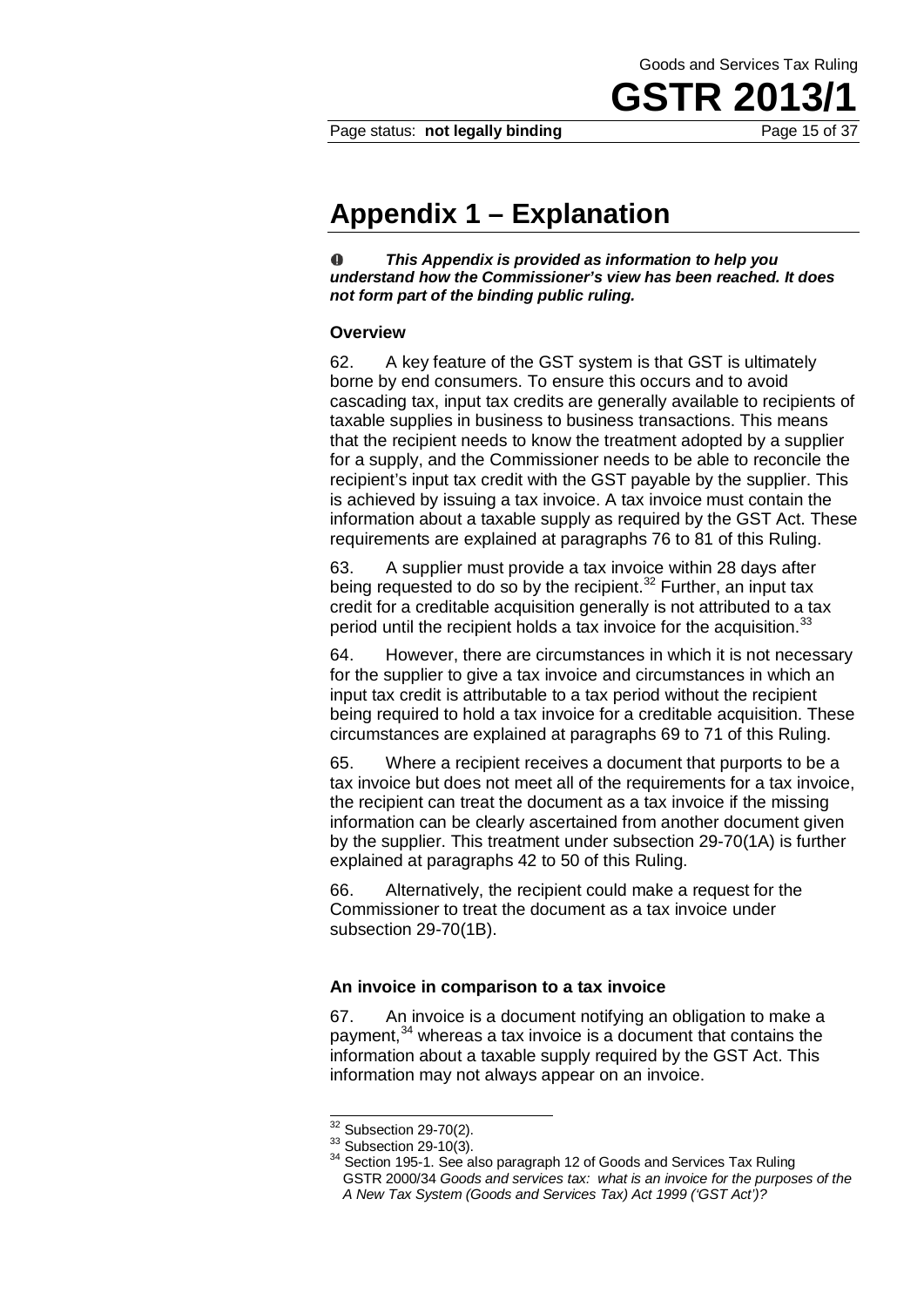68. A document does not have to be created for the sole purpose of satisfying the tax invoice requirements. A single document can be both an invoice and a tax invoice.<sup>35</sup> Further, commercial documents such as lease agreements and contracts are tax invoices if they meet the requirements set out in the GST Act for tax invoices. $36$ 

#### **Circumstances in which a tax invoice is not required**

69. In certain circumstances, a supplier is not required to issue a tax invoice for a taxable supply, or a recipient of a taxable supply does not need to hold a tax invoice for a creditable acquisition when they give their GST return<sup>37</sup> for a tax period to which an input tax credit for the acquisition is otherwise attributable. A recipient must, however, have records to explain its entitlement to an input tax credit for a creditable acquisition.<sup>38</sup>

70. Circumstances in which a supplier does not need to issue a tax invoice for a taxable supply include:

- the value of the taxable supply is \$75 or less, or such higher amount as the regulations specify;  $39$
- the recipient issues a recipient created tax invoice: $40$
- the supplier makes a supply through an agent and the agent issues the tax invoice:<sup>41</sup>
- the GST is reverse charged under Division  $83:41A$
- the supplier makes a supply that is solely an inbound intangible consumer supply;<sup>41B</sup>
- the supplier makes a supply that is a supplier-taxed offshore supply of low value goods;<sup>41C</sup> or
- the taxable supply is solely a supply of real property under the margin scheme<sup>42</sup> or solely a gambling supply.<sup>43</sup>

<sup>41C</sup> Subsection 84-87(1).<br><sup>42</sup> Section 75-30.<br><sup>43</sup> Section 126-33.

<sup>&</sup>lt;sup>35</sup> Paragraph 58 of GSTR 2000/34.

<sup>&</sup>lt;sup>36</sup> However, whether they are 'invoices' for the purposes of sections 29-5 and 29-10 will depend upon their terms.

will depend upon their terms. <sup>37</sup> A GST return forms part of an activity statement. <sup>38</sup> Section 382-5 of Schedule 1 to the TAA 1953. <sup>39</sup> Subsection 29-80(1) and section 29-80.01 of the *A New Tax System (Goods and Services Tax) Regulations 2019* (GST Regulations). For most supplies, a value of

<sup>&</sup>lt;sup>40</sup> Paragraph 29-70(1)(a).<br><sup>41</sup> Section 153-15.<br><sup>41A</sup> Subsection 83-35(1).

 $41B$  Subsection 84-50(1).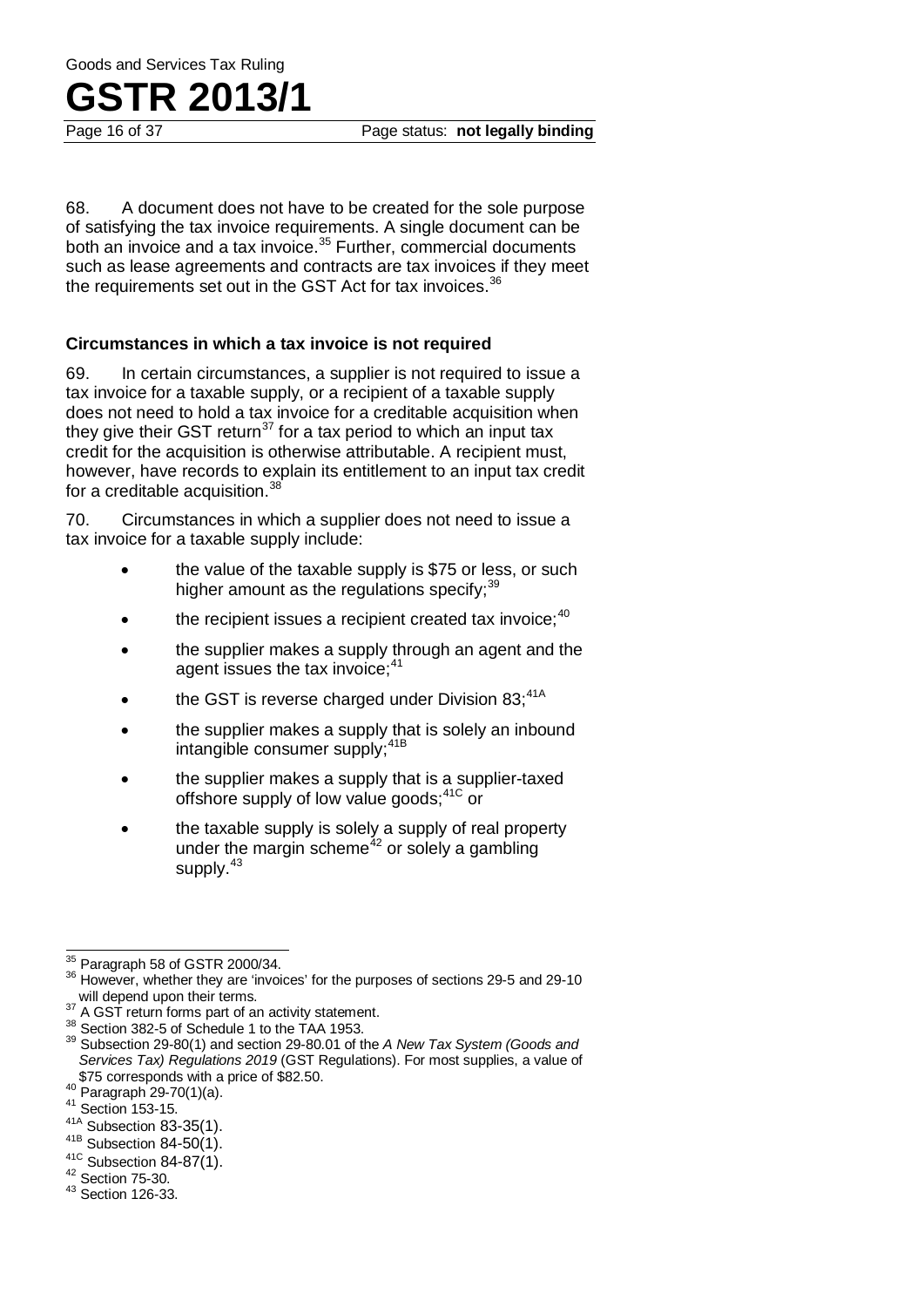**GSTR 201** 

#### Page status: **not legally binding** Page 17 of 37

71. Circumstances in which a recipient does not need to hold a tax invoice to attribute an input tax credit for a creditable acquisition include:

- the value of the taxable supply is \$75 or less, or such higher amount as the regulations specify: $44$
- the GST is reverse charged, for example, under Division 83:45
- the GST on the taxable supply is payable by the recipient because of section 15C of the *A New Tax System (Goods and Services Tax Transition) Act 1999*  $(GST$  Transition Act):  $46$
- a legislative instrument under subsection 29-10(3) applies to the recipient's circumstances (these are summarised at Appendix 2 of this Ruling); or
- a recipient is entitled to an input tax credit for second hand goods acquired for the purposes of sale or exchange in accordance with Division 66.

Also, an importer that is entitled to an input tax credit for a creditable importation is not required to hold a tax invoice. $47$ 

### **Requirements for a tax invoice and recipient created tax invoice**

#### *Tax invoice*

72. A tax invoice is a document that complies with the following requirements:

- it is issued by the supplier of the supply or supplies to which the document relates (paragraph 29-70(1)(a));
- it is in the approved form (paragraph  $29-70(1)(b)$ );
- it contains enough information to enable the following to be clearly ascertained:

 $44$  Subsection 29-80(1) and section 29-80.01 of the GST Regulations. For most  $\overline{\phantom{a}}$ 

supplies, a value of \$75 corresponds with a price of \$82.50.<br><sup>45</sup> In the circumstances described in sections 83-5, 83-10 and 83-15, the GST on a taxable supply made by a non-resident supplier is payable by the recipient. Subsection 83-35(3) provides that subsection 29-10(3) does not apply, so that an input tax credit may be attributable without the recipient holding a tax invoice.

<sup>&</sup>lt;sup>46</sup> Division 2 of Part 3 of the GST Transition Act applies to agreements spanning both 1 July 2000 and 1 July 2005. In the circumstances described in section 15C of that Act, the GST on a taxable supply made under such an agreement is payable by the recipient (to the extent the supply is made on or after a certain date occurring on or after 1 July 2005). Subsection 15H(3) of that Act provides that subsection 29-10(3) of the GST Act does not apply, so that the input tax credit may<br>be attributable without the recipient holding a tax invoice.

<sup>47</sup> See further at paragraph 292 of Goods and Services Tax Ruling GSTR 2003/15 *Goods and services tax: importation of goods into Australia*.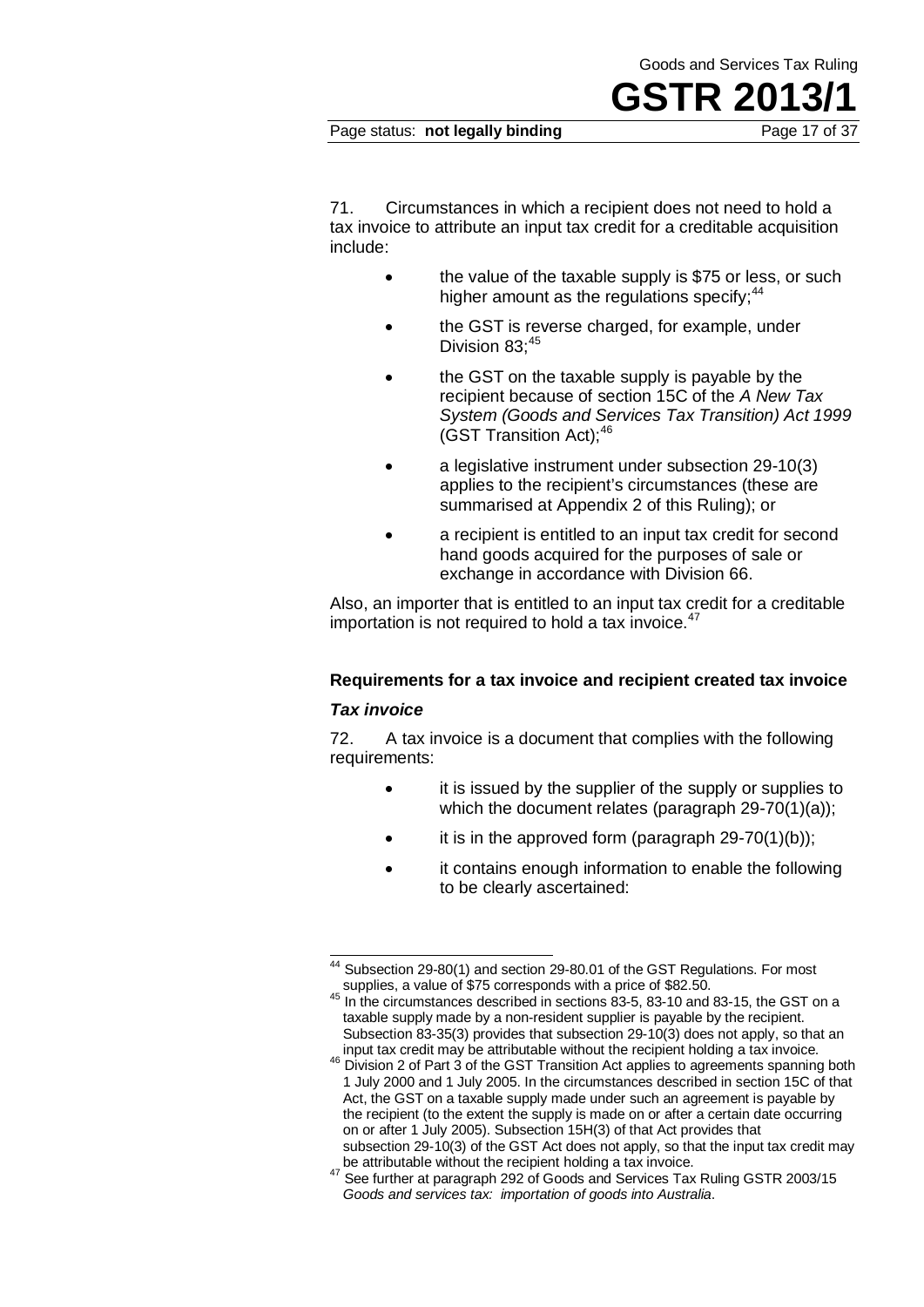Page 18 of 37 Page status: **not legally binding**

- the identity and ABN of the supplier (subparagraph 29-70(1)(c)(i));
- the identity or ABN of the recipient if the total price of the supply or supplies is at least \$1,000, or such higher amount as the regulations specify (subparagraph 29-70(1)(c)(ii));
- what is supplied, including the quantity (if applicable) and the price (subparagraph 29-70(1)(c)(iii));
- the extent to which each supply included on the document is a taxable supply (subparagraph 29-70(1)(c)(iv));
- the date the document is issued (subparagraph 29-70(1)(c)(v));
- the amount of GST (if any) payable in relation to each supply included on the document (subparagraph  $29-70(1)(c)(vi)$ ); and
- such other matters as the regulations specify (subparagraph 29-70(1)(c)(viii));  $48$
- it can be clearly ascertained from the document that the document was intended to be a tax invoice (paragraph  $29-70(1)(d)$ ); and
- it sets out the GST branch registration number of the GST branch (if applicable) (subsection 54-50(1)).

#### *Recipient created tax invoice*

73. A recipient created tax invoice<sup>49</sup> is a document that must also comply with the above requirements although with the following additions or differences:

- it must be issued by the recipient of the supply or supplies to which the document relates (paragraph 29-70(1)(a));
- it must contain enough information to enable the following to be clearly ascertained from the document:
	- the identity or ABN of the recipient  $(subparac graph 29-70(1)(c)(ii))$ ;

At the time of issuing this Ruling, the GST Regulations do not specify any other matters for tax invoices. 48

<sup>49</sup> A recipient created tax invoice is a tax invoice belonging to a class of tax invoices that the Commissioner has determined in writing may be issued by the recipient of a taxable supply – subsection 29-70(3).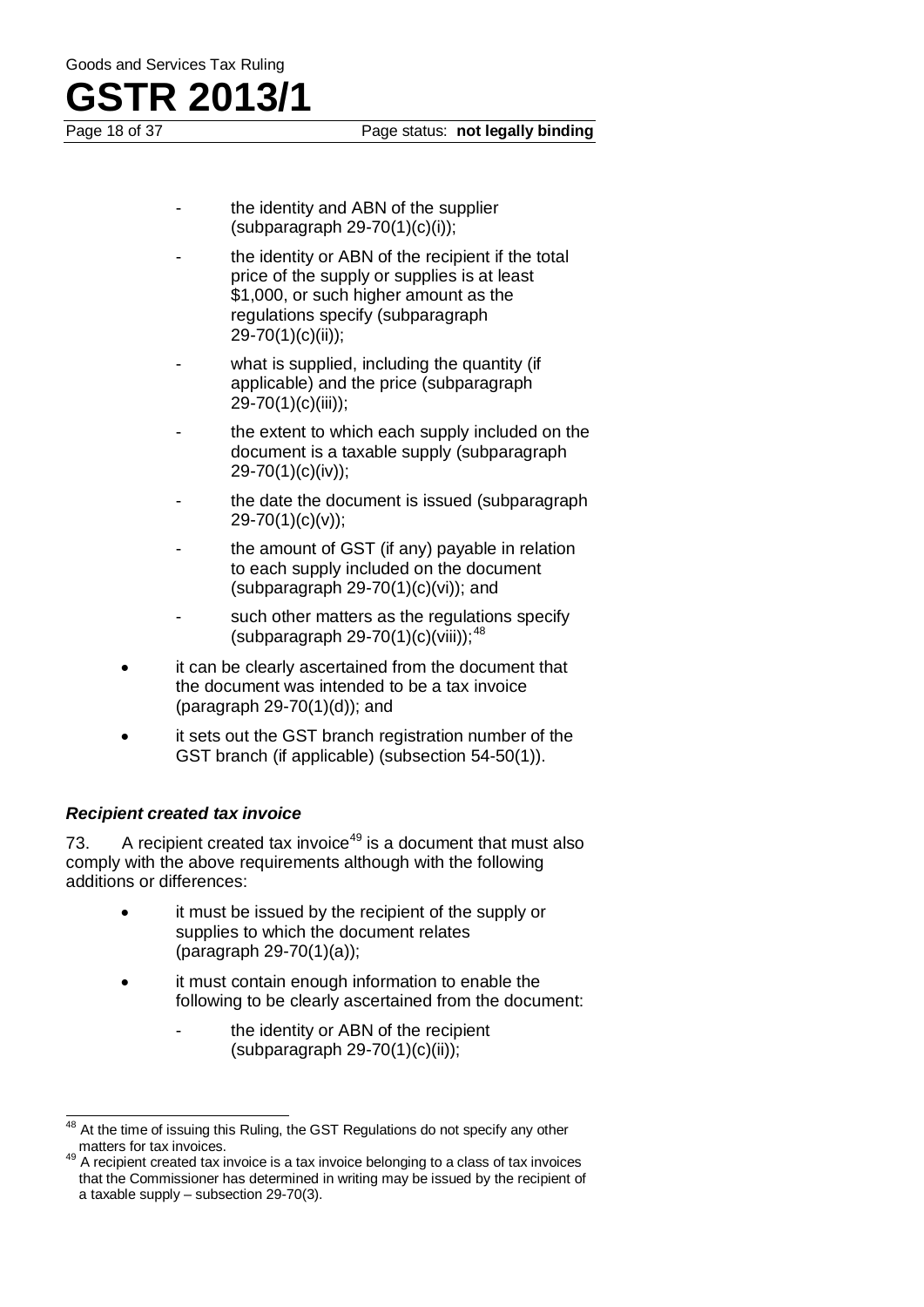### **GSTR 201** Page status: **not legally binding** Page 19 of 37

- if GST is payable in relation to any supply  $-$  that the GST is payable by the supplier (subparagraph  $29-70(1)(c)(vi))$ ; and
- such other matters as the regulations specify that relate to recipient created tax invoices (subparagraph  $29-70(1)(c)(viii)$ ;<sup>50</sup>
- it can be clearly ascertained from the document that it was intended to be a recipient created tax invoice (paragraph 29-70(1)(d)); and
- it complies with any of the requirements under the relevant legislative determination that permits the recipient to issue the tax invoices (subsection 29-70(3)).

#### *Tax invoices in electronic form*

74. A tax invoice may be issued in electronic form, for example, by Electronic Data Interchange. Section 2B of the *Acts Interpretation Act 1901* defines 'document' as any record of information.

75. A document in electronic form that meets the requirements of subsection 29-70(1) (and if applicable, subsections 48-57(1) and 54-50(1)) will be in the approved form for a tax invoice.

#### *Clearly ascertained*

76. Paragraph 29-70(1)(c) requires that particular information in subparagraphs (i) to (viii) inclusive be able to be clearly ascertained from the information contained in the document for the document to be a tax invoice. This means that provided the particular information can be found in the document or determined from information within the document, it does not matter that it is not specifically stated or in a particular format. To be clearly ascertainable, enough information must be present, and it must be clear what the information represents.

77. One piece of information may also be sufficient to satisfy more than one requirement in subparagraphs 29-70(1)(c)(i) to (viii). For example, the supplier's identity<sup>51</sup> and what is supplied<sup>52</sup> are requirements. If the description of what is supplied makes clear the supplier's identity, as might be the case when a new club membership is issued, it is not necessary for the document to separately state the supplier's identity.<sup>53</sup>

 $50$  At the time of issuing this Ruling, the GST Regulations do not specify any other  $\overline{a}$ 

matters for recipient created tax invoices.<br>
<sup>51</sup> Subparagraph 29-70(1)(c)(ii).<br>
<sup>52</sup> Subparagraph 29-70(1)(c)(iii).<br>
<sup>53</sup> See paragraph 3.19 of the Explanatory Memorandum to the Tax Laws Amendment (2010 GST Administration Measures No. 2) Bill 2010.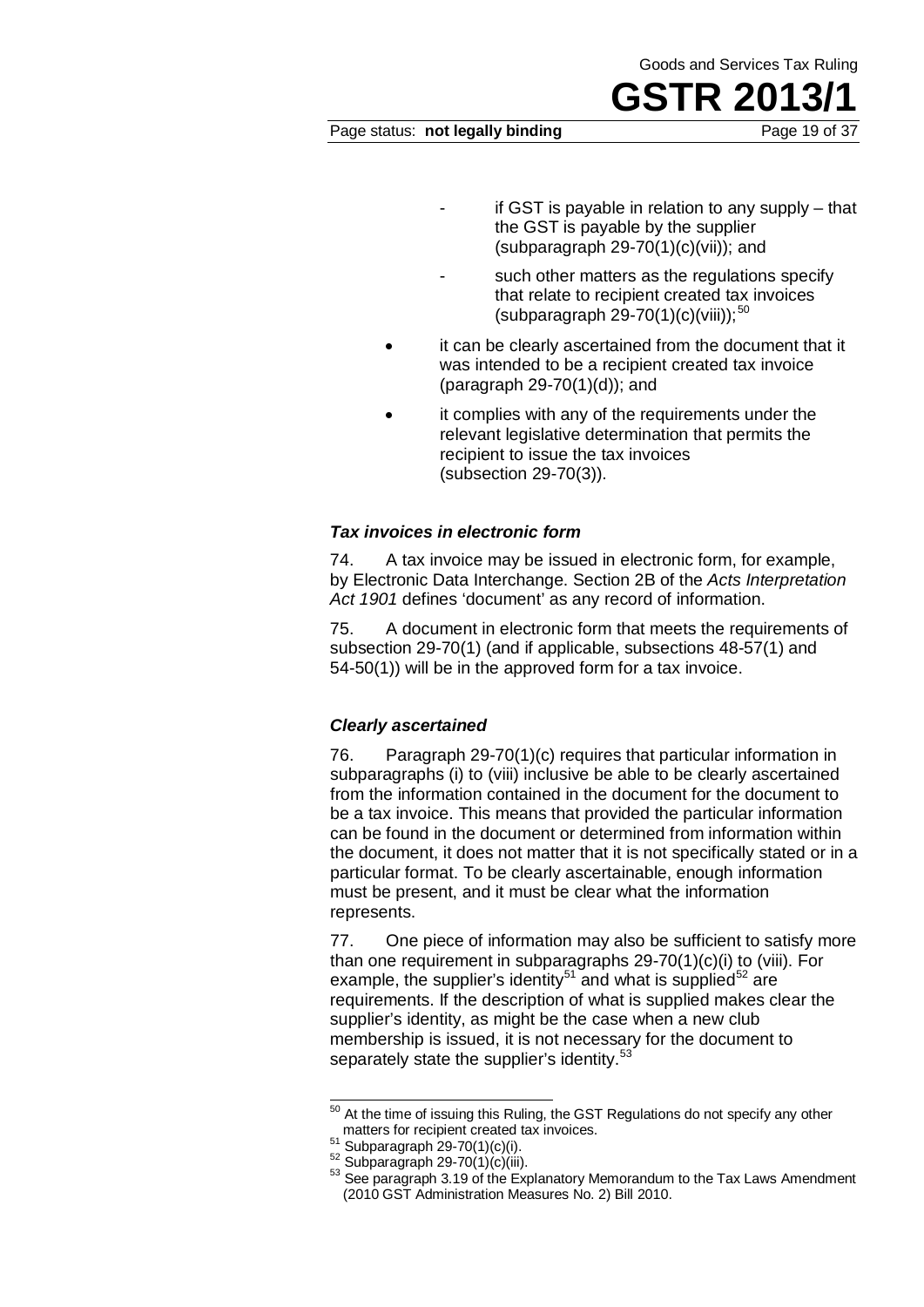78. However, information cannot be clearly ascertained from the document if it can only be determined by reference to another document or other external source. For example, providing the supplier's ABN is a requirement.<sup>54</sup> If the supplier does not include their ABN but includes sufficient details on the document so that the ABN could be determined by looking up the entity on the ABR, the ABN requirement is not satisfied as the ABN cannot be ascertained from the document.<sup>55</sup> It can only be ascertained from the document *and* some other source. In this case, the recipient could:

- request the supplier to issue a document that complies with the tax invoice requirements; or
- treat the document as a tax invoice by relying on another document issued by the supplier which shows the supplier's ABN (see paragraphs 42 to 50 of this Ruling); or
- request the Commissioner to exercise the discretion under subsection 29-70(1B) to treat the document as a tax invoice (see paragraph 51 to 54 of this Ruling).

#### *The price of what is supplied*

79. A tax invoice must contain enough information to enable the price of what is supplied to be clearly ascertained.<sup>56</sup> This requirement could, for example, be satisfied by stating a unit price and the number of units supplied as from this information the price for the supply can be clearly ascertained (see Example 2 at paragraphs 32 to 33 of this Ruling). $5$ 

#### *Retention payments*

80. In certain industries such as the building industry, contracts may provide for the recipient to withhold part of the contract price pending full and satisfactory performance of the contract or until the end of the defects liability period. As a result of the delay in payment of these retention amounts the Commissioner has made a determination under section 29-25.<sup>58</sup> The effect of the determination is to defer attribution of the GST payable and the input tax credit for the GST component of retention amounts until they are paid.

 $\overline{a}$ 

 $54$  Subparagraph 29-70(1)(c)(i).<br> $55$  See paragraph 3.20 of the Explanatory Memorandum to the Tax Laws Amendment

<sup>(2010</sup> GST Administration Measures No. 2) Bill 2010.<br>
<sup>56</sup> Subparagraph 29-70(1)(c)(iii).<br>
<sup>57</sup> See paragraph 3.19 of the Explanatory Memorandum to the Tax Laws Amendment<br>
(2010 GST Administration Measures No. 2) Bill 2010

<sup>&</sup>lt;sup>58</sup> Goods and Services Tax: (Particular Attribution Rules for Retention Payments) *Determination 2017*.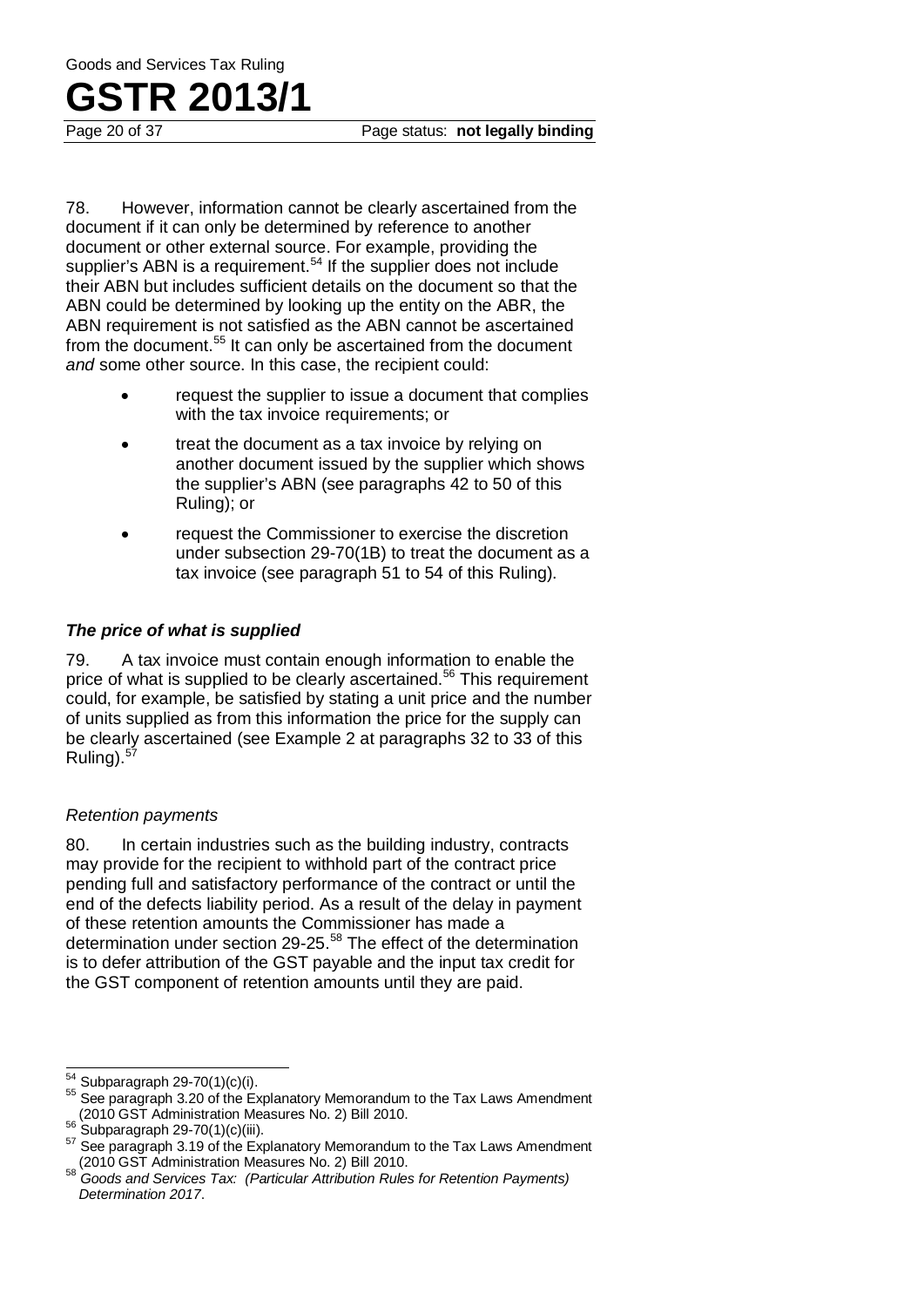

Page status: **not legally binding** Page 21 of 37

81. Although attribution of GST payable and input tax credits will be delayed for that part of the contract price retained, the price of what is supplied is the total price payable including the retention amount. For the input tax credit to be attributable to the extent of the amount paid, the recipient must hold a tax invoice from which the total price of what is supplied can be clearly ascertained.<sup>59</sup> The supplier can satisfy this requirement and still have the document show the net amount payable. For example, the document may set out the price of what is supplied, separately show the retention amount, and show a net amount payable.

#### **Circumstances in which the Commissioner may exercise the discretion to treat a document as a tax invoice**

82. There may be situations where a document relevant to a taxable supply does not meet all the tax invoice requirements of subsection 29-70(1). In these situations, the requirement for the recipient to hold a tax invoice may impose a disproportionate burden on a supplier or recipient, particularly if that document substantially complies with the requirements. The Commissioner has the discretion in subsection 29-70(1B) to treat a document as a tax invoice in these situations.<sup>60</sup> The Commissioner will exercise the discretion on a case by case basis, depending on the circumstances.

83. When considering the discretion, the Commissioner's officers are required to follow Law Administration Practice Statement PS LA 2004/11 *The Commissioner's discretions to treat a particular document as a tax invoice or adjustment note.*

#### *Review rights if the Commissioner does not exercise the discretion*

84. The recipient may object under Part IVC of the TAA 1953 against an assessment that excludes an input tax credit as a result of the decision not to exercise the discretion.<sup>61</sup> Where the Commissioner disallows the objection, the recipient can, under Part IVC of the TAA 1953, apply to the Administrative Appeals Tribunal (including the Small Taxation Claims Tribunal, if eligible) for a review of the objection decision or appeal to the Federal Court against the objection decision.

 $59$  Subparagraph 29-70(1)(c)(iii).

 $60$  This discretion can also be used to treat a document that does not meet the requirements of a recipient created tax invoice as a tax invoice.

<sup>&</sup>lt;sup>61</sup> The making of an assessment under former section 105-5 of Schedule 1 to the TAA 1953 is a reviewable indirect tax decision under former subsection 105-40(2) of Schedule 1 to the TAA 1953 for tax periods that commence before 1 July 2012. Former subsection 105-40(1) of Schedule 1 to the TAA 1953 provides for a right of objection in the manner set out in Part IVC of the TAA 1953. For tax periods that commence on or after 1 July 2012, assessments are made under Subdivision 155-A of Schedule 1 to the TAA 1953. Section 155-90 of that Schedule provides for a right to object against an assessment.<br> $62$  [Omitted.]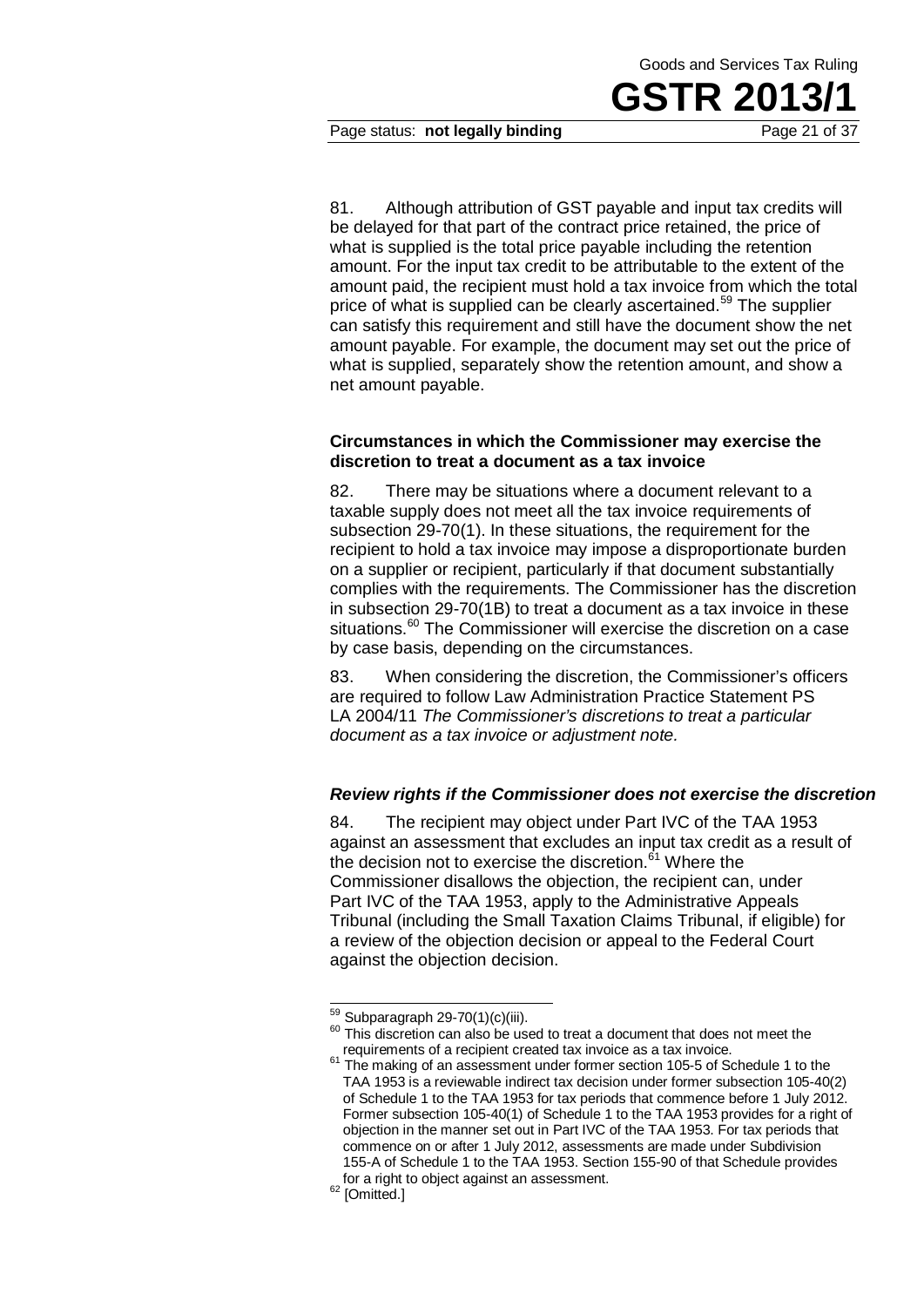85. [Omitted.]

#### **Changes to the price in the same tax period that the GST or input tax credit is attributed**

86. An adjustment event $64$  may occur in the same tax period in which the GST on the supply or input tax credit on the acquisition was attributable. In these situations, there will be no adjustment arising from the adjustment event as no GST or input tax credit would be attributed to an earlier tax period.<sup>65</sup>

87. From the perspective of the recipient, if the adjustment event changes the price for the supply, the document would now have an incorrect price, and an input tax credit for a creditable acquisition cannot be attributed to that tax period. This is because the document held by the recipient at the time of lodging its GST return would not meet the requirement for a tax invoice to have enough information to clearly ascertain the price of the supply.<sup>66</sup> However, if the supplier provides a subsequent document to the recipient that contains the price of the supply after the adjustment event, the recipient may treat the initial document issued by the supplier as a tax invoice under subsection 29-70(1A). In that instance, the input tax credit is attributable to the tax period in which the subsequent document was provided to the recipient. The subsequent document by itself may also meet all the requirements to be a tax invoice.

88. In contrast, a supplier is not required to issue another tax invoice for the supply if they had issued a document for the supply that met the requirements for a tax invoice before the adjustment event. In such circumstances, the supplier has complied with the requirement to give the recipient a tax invoice. However, the supplier may choose to issue a corrected tax invoice, an adjustment note or other document for the adjustment event to the recipient. This is because both a supplier and a recipient must have records under section 382-5 of Schedule 1 to the TAA 1953 that record and explain all taxable supplies and creditable acquisitions they make, including acts engaged in that are relevant to the taxable supply or creditable acquisition.

63

- cancelling a supply or an acquisition; or
- changing the consideration for a supply or an acquisition; or
- causing a supply or acquisition to become, or stop being, a taxable supply or creditable acquisition.
- 

 $63$  [Omitted.]<br> $64$  Subsection 19-10(1) states that an adjustment event is any event which has the effect of:

 $65$  Paragraph 19-40(b) for a supply and paragraph 19-70(1)(b) for an acquisition.<br> $66$  Subsection 29-10(3) provides that a recipient must hold a tax invoice for a creditable acquisition at the time it gives its GST return to the Commissioner for the tax period in which the input tax credit is attributed.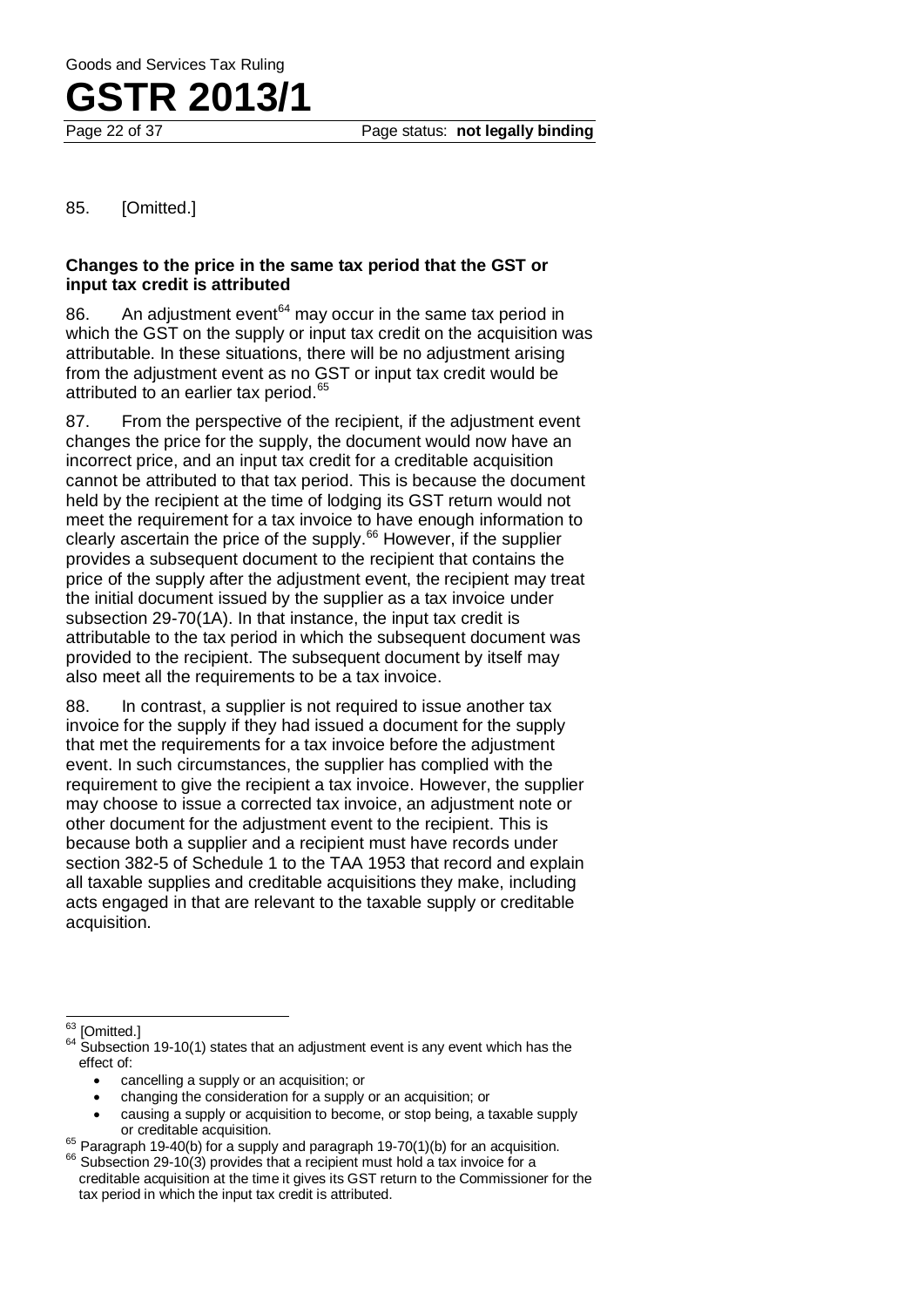

Page status: **not legally binding** Page 23 of 37

89. If the supplier did not issue a tax invoice for the supply before the adjustment event, the supplier would be required to issue a tax invoice if one is requested by the recipient. Similarly, the supplier would be required to issue a tax invoice if one is requested by the recipient, where the adjustment event has the effect of causing a supply to become a taxable supply.

90. In addition, where the adjustment event has the effect of cancelling the supply or acquisition, or causes the supply or acquisition to stop being a taxable supply or creditable acquisition, the recipient would not be entitled to an input tax credit as it has not made a creditable acquisition. The recipient would therefore not be required to hold a tax invoice, but may be required to have records to record and explain the transaction under section 382-5 of Schedule 1 to the TAA 1953.

#### *Low value taxable supplies*

91. In situations where multiple taxable supplies are made in a single transaction, the Commissioner considers that a tax invoice would be required where the value of the taxable supplies in aggregate exceeds \$75.<sup>67</sup> For example, if a transaction comprises the sale of five items that are taxable supplies, each with a value of \$20, then a tax invoice is required because the value of the taxable supplies in that transaction exceeds \$75. This is because the Commissioner reads the words of subsection 29-80(1) in the singular number as including the plural.<sup>68</sup> Further, the Commissioner considers it is improbable that it was intended that a tax invoice would not be required where many low value taxable supplies are made in a single high value transaction.

#### *Second-hand goods*

92. Division 66 provides a special rule where second-hand goods are acquired for the purposes of sale or exchange. The fact that the supply to a recipient is not taxable does not stop the acquisition from being creditable.<sup>69</sup> A tax invoice is not required for an input tax credit to be attributable to a tax period where the special rule applies. However, the input tax credit is not attributable to a tax period unless the recipient holds records that:

- set out the name and address of the entity that supplied the goods; and
- describe the goods (including their quantity); and

However, the tax invoice must contain enough information to be able to clearly ascertain the price for each item in the transaction that is a taxable supply.  $\overline{a}$ 

as decortain the price of the Acts Interpretation Act 1901.<br><sup>69</sup> Subsection 66-5(1).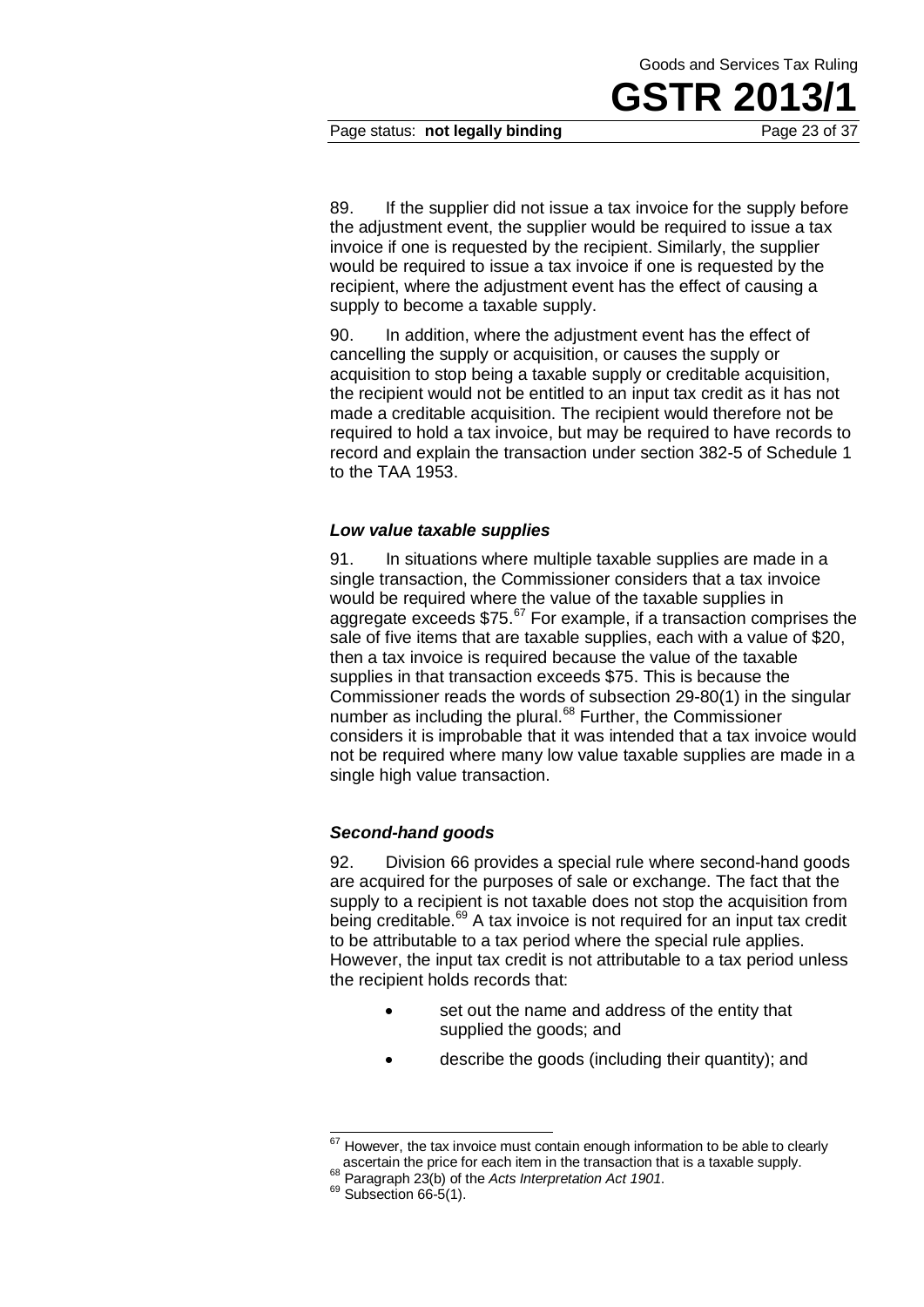# TR 2013/

set out the date of, and the consideration for, the acquisition.<sup>70</sup>

93. If the supply of the second-hand goods is a taxable supply, the basic rules apply and the recipient must hold a tax invoice for the input tax credit to be attributable to a tax period.

#### **Special rules that affect tax invoices**

94. The GST Act also includes a number of special rules for certain types of taxable supplies that affect tax invoices. These rules are outlined below.

#### *Agents*

95. Subdivision 153-A has special rules about tax invoices and agents. It reflects the position at common law that when an agent uses his or her authority to act for a principal, then any act done on behalf of that principal is an act of the principal. An entity therefore makes a supply or acquisition if their agent makes it on their behalf.

96. Accordingly, if an entity makes a taxable supply through an agent, the agent can issue a tax invoice for the entity.<sup>71</sup> It is not necessary that your agent is registered, or required to be registered, for GST. Similarly, an input tax credit for a creditable acquisition an entity makes through their agent is attributable to a tax period if the agent holds the tax invoice.

97. A supplier must not issue a tax invoice for a taxable supply if the supplier makes a supply through an agent and the agent issues a tax invoice.<sup>73</sup>

#### *Supplies of insurance policies through insurance brokers*

98. Subdivision 153-A treats an insurance broker who is an agent for a recipient as an agent of the insurer.<sup>74</sup> This enables the broker to issue a tax invoice on behalf of the insurer. It is not necessary that the broker is registered, or required to be registered, for GST.

 $70$  Section 66-17.

<sup>&</sup>lt;sup>71</sup> Paragraph 153-15(1)(b).<br><sup>72</sup> Section 153-5.<br><sup>73</sup> Subsection 153-15(2) and paragraph 153-50(1)(b). See also paragraph 61 of Goods and Services Tax Ruling GSTR 2000/37 *Goods and services tax: agency relationships and the application of the law*. 74 Subsection 153-25(1).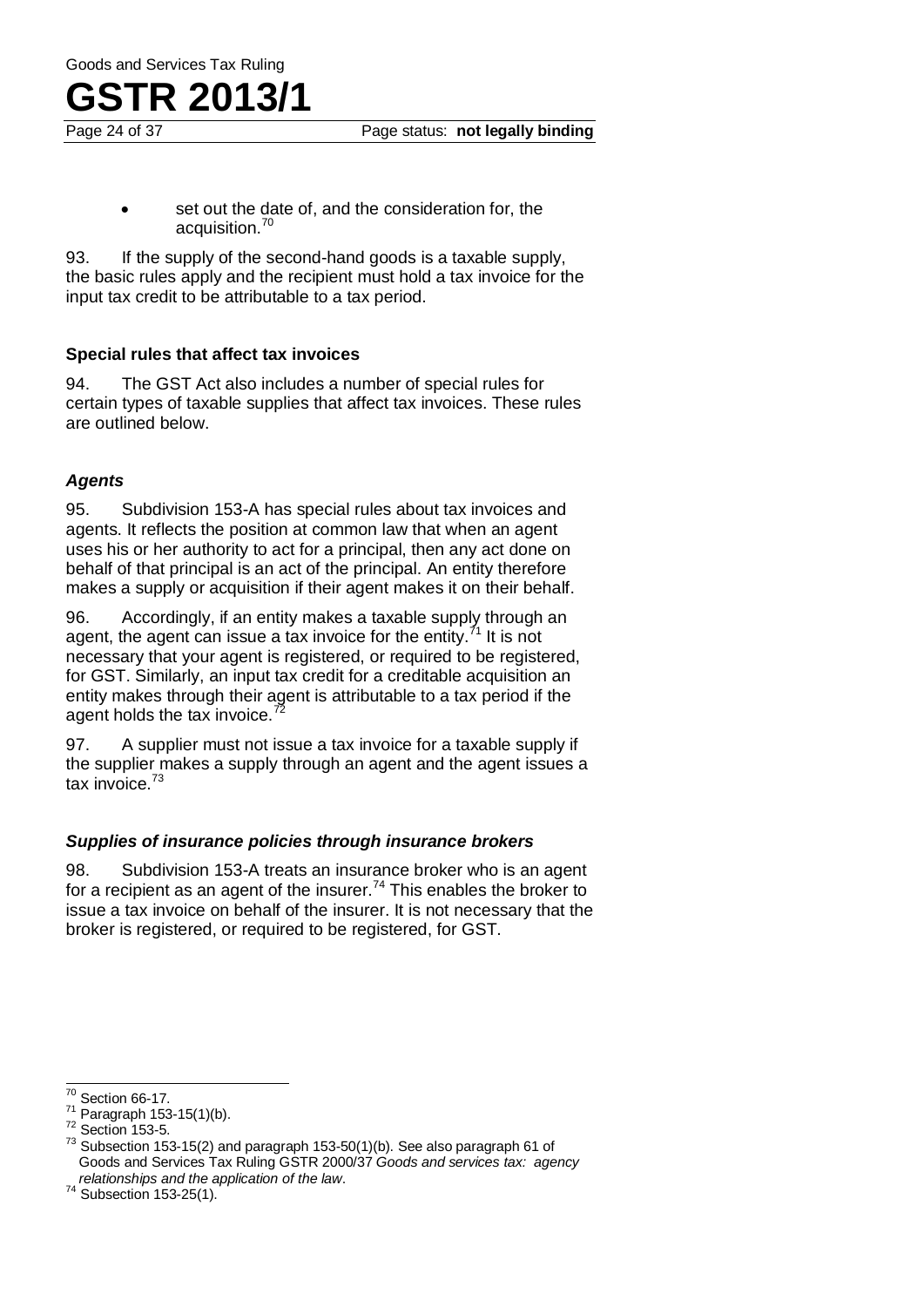**GSTR 201** 

#### Page status: **not legally binding** Page 25 of 37

#### *GST groups*

99. Where the supplier is a member of a GST group, section 48-40 makes the representative member liable to pay the GST. However, the member is the entity that makes the taxable supply. As such, the member must issue a tax invoice for the taxable supply when requested by the recipient.

100. Similarly, the representative member is entitled to the input tax credit under section 48-45, although a member of the group is the entity that makes the creditable acquisition and is therefore the recipient of the supply. Ordinarily, a tax invoice would have to include enough information to clearly ascertain the recipient's identity or ABN.

101. However, if a document contains sufficient information to clearly show the identity of the GST group, the representative member or another member of the GST group, and would otherwise be a tax invoice if it contained information from which the recipient's identity or ABN could be determined, then the document is taken to be a tax invoice in the approved form.<sup>75</sup>

102. This special rule only applies while the recipient is a member of the GST group and the representative member of the GST group is entitled to the input tax credit. If the document identifies another entity from the GST group, the special rule only applies if the representative member would have been entitled to the input tax credit for the acquisition had that other entity made the acquisition. This ensures that the entity identified is a member of the GST group at the relevant time.<sup>76</sup>

103. However, a recipient that is, or was, a member of a GST group can still require the supplier to issue a document that complies with the requirements for a tax invoice. $^{77}$ 

#### *Interaction of subsection 48-57(1) with subsection 29-70(1A) that allows a recipient to treat a document as a tax invoice*

104. One of the requirements for this special rule to apply is that the document would be a tax invoice but for the fact that it does not contain enough information to enable the identity or ABN of the recipient to be clearly ascertained.<sup>78</sup>

 $75$  Subsection 48-57(1). This rule does not apply to recipient created tax invoices. A recipient issuing a recipient created tax invoice must include their identity on the  $\overline{a}$ 

<sup>&</sup>lt;sup>76</sup> Subparagraph 48-57(1)(d)(iii).<br><sup>77</sup> Subsection 48-57(2).<br><sup>78</sup> Paragraph 48-57(1)(a).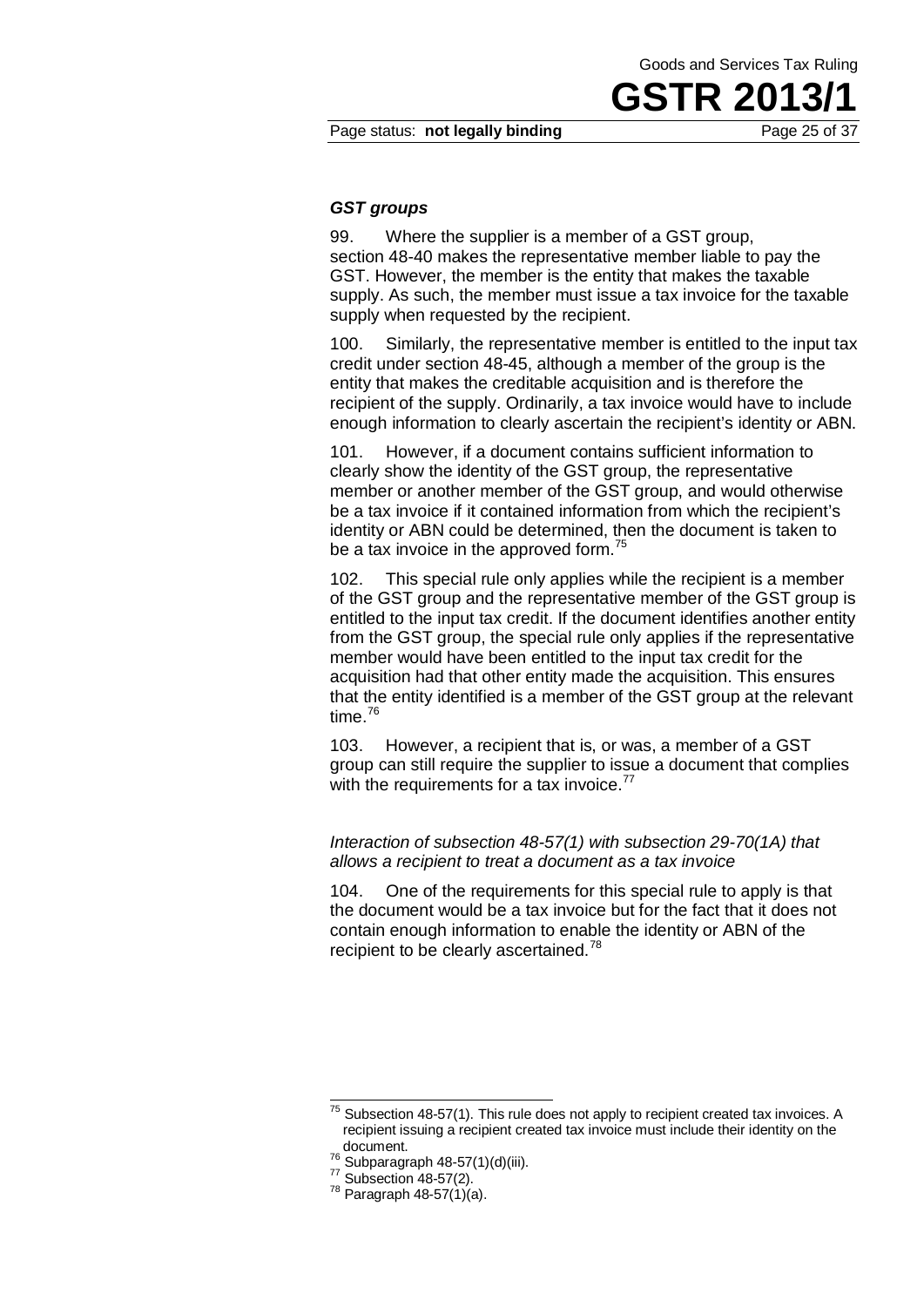Page 26 of 37 Page status: **not legally binding**

105. An issue arises as to the interaction of this rule with subsection 29-70(1A) that allows an entity (for example, a recipient) to treat a document as a tax invoice by relying on other documents issued by the supplier. For example, where a document does not identify or include the ABN of the recipient entity (that is a member of a GST group) and it does not include the supplier's ABN but the recipient has another document issued by the supplier with this information.

106. In considering if the document would be a tax invoice but for the fact that it fails to include the recipient's identity or ABN (that is, there is no other reason why the document would not be a tax invoice), $79$  the Commissioner takes into account whether the recipient could otherwise treat the document as a tax invoice if the recipient's identity or ABN was clearly ascertainable from the document. If the recipient could treat the document as a tax invoice under subsection 29-70(1A), but for the fact that the recipient's identity or ABN is not clearly ascertainable, then the requirement in paragraph 48-57(1)(b) is taken to be satisfied.

107. This approach is consistent with the intent of the special rule in section  $48-57$ .  $80$ 

#### *GST branches*

108. A parent entity with a separately registered GST branch may make some supplies through that branch. When the Commissioner registers a GST branch, the Commissioner will notify the parent entity of the GST branch registration number.<sup>81</sup> This number must be shown on a tax invoice (including a recipient created tax invoice) for a taxable supply made through a GST branch for the tax invoice to be in the approved form. $82$ 

#### *Supplies made for a period or on a progressive basis*

109. Division 156 provides a special rule for entities that account on a non-cash basis for taxable supplies that:

- are made for a period or on a progressive basis; and
- for consideration that is provided on a progressive or periodic basis.

 $79$  Paragraph 48-57(1)(b).

<sup>80</sup> Paragraph 3.48 of the Explanatory Memorandum to the Tax Laws Amendment (2010 GST Administration Measures No. 2) Bill 2010.<br>  $81$  Section 54-15.<br>  $82$  Paragraph 54-50(1)(a).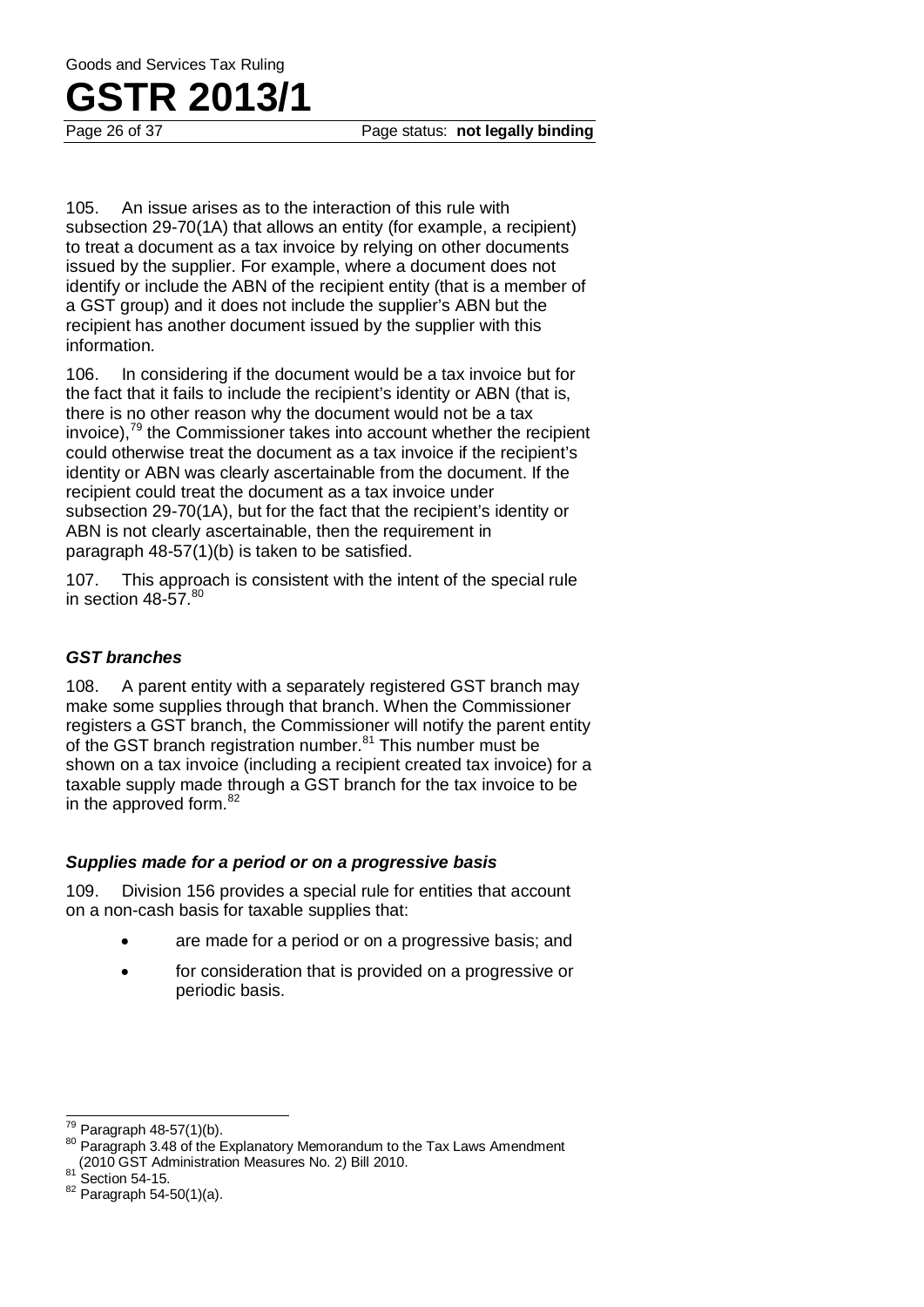

Page status: **not legally binding** Page 27 of 37

110. For the purposes of attributing the GST payable and the input tax credit to a tax period, this Division treats each progressive or periodic component of the supply as a separate supply. Examples of these supplies are insurance policies with premiums paid monthly, annual subscriptions paid on a monthly basis, and commercial leases with rent paid on a periodic basis.

111. A supplier does not have to issue separate tax invoices for each component of the supply. A single document can be a tax invoice for all components of the supply if it satisfies the requirements in subsection 29-70(1), and it includes enough information to ascertain the price of each component of the supply. For example, a lease agreement for an item of equipment may show the price as \$900 a month. This agreement is a tax invoice for all the months if it also satisfies the requirements of subsection 29-70(1).

#### *Reimbursements of employees etc*

112. Division 111 has special rules covering the situation where an entity reimburses an employee (or associate), an agent, an officer of a company or a partner for an expense they incur for an acquisition directly related to their activities in that role.

113. Providing the requirements of the Division are met, the reimbursement is treated as consideration for an acquisition the entity makes from that person. $83$  This acquisition may be a creditable acquisition for the entity notwithstanding that the supply to the entity is not a taxable supply.<sup>84</sup> The input tax credit for a creditable acquisition is attributable to a tax period if the entity holds the tax invoice that was issued to the person who was reimbursed. $85$  The tax invoice may identify that person and not the entity as the recipient of the taxable supply.

#### *Pre-establishment costs of a company*

114. In the circumstances set out in Division 60, a company may be entitled to an input tax credit for creditable acquisitions made before it came into existence. The acquisition must be made by an entity that becomes a member, officer or employee of the company.<sup>86</sup>

 $\overline{\phantom{1}^{83}}$  Subsection 111-5(1).

<sup>84</sup> Subsection 111-5(2). Circumstances when the acquisition you make is not a creditable acquisition are set out in subsection 111-5(3).<br>  $^{86}$  Section 111-15.<br>  $^{86}$  Subsection 60-15(1).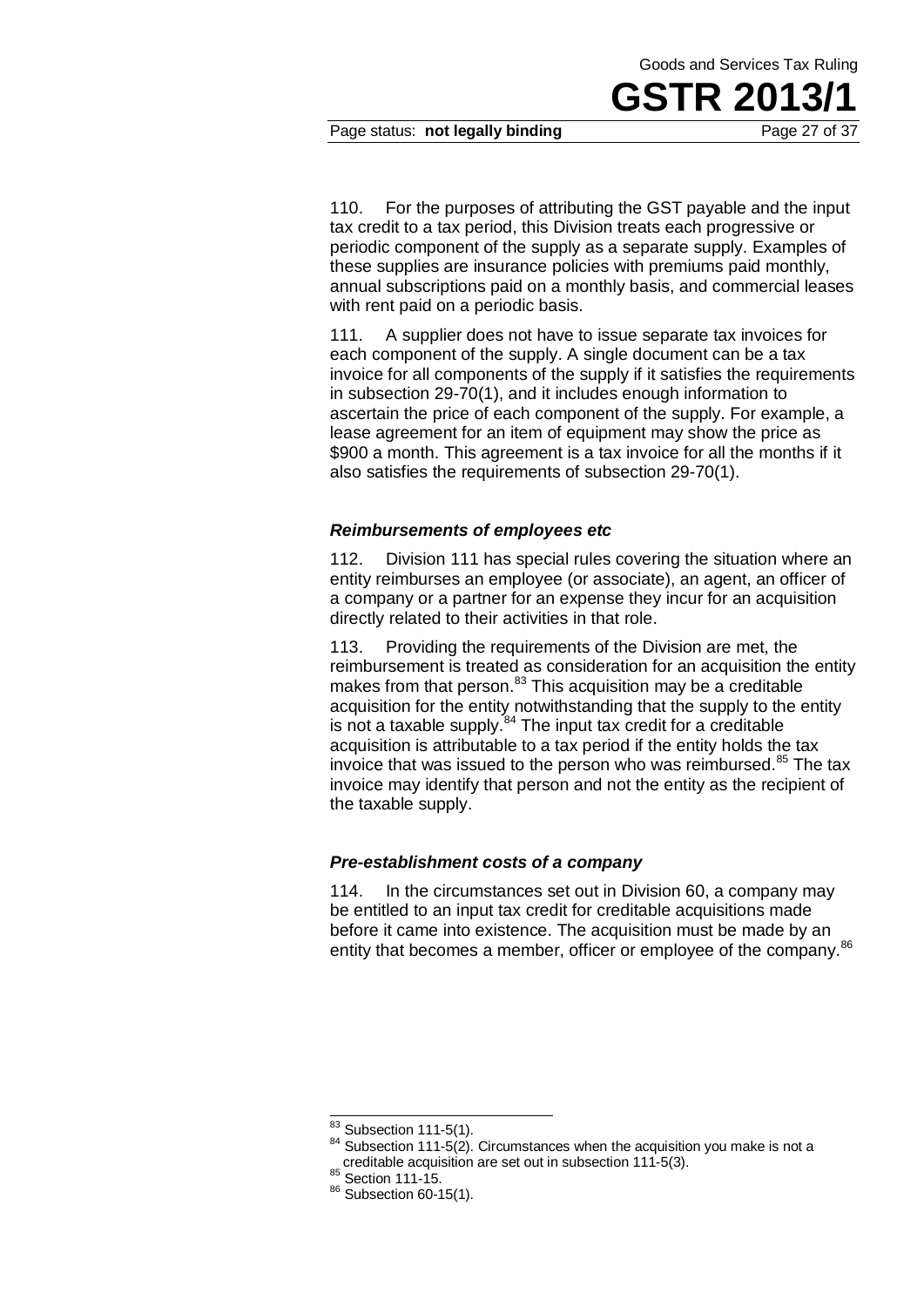

115. The company must hold a copy of the tax invoice that is held by the member, officer or employee (or the person's agent), when giving its GST return for a tax period for the input tax credit to be attributable to that particular tax period. $87$  The tax invoice must identify that member, officer or employee (or the person's agent) and not the company as the recipient of the taxable supply.

#### **Penalties**

116. Penalties may be imposed on a supplier for failing to issue a tax invoice within 28 days of a request by a recipient $^{88}$  or for making a false statement in a tax invoice.<sup>89</sup>

<sup>87</sup> 

<sup>&</sup>lt;sup>87</sup> Subsection 60-25(2).<br><sup>88</sup> Subsection 288-45(1) of Schedule 1 to the TAA 1953.<br><sup>89</sup> Section 8M of the TAA 1953 and subsections 284-75(1) and 284-75(4) of Schedule 1 to the TAA 1953.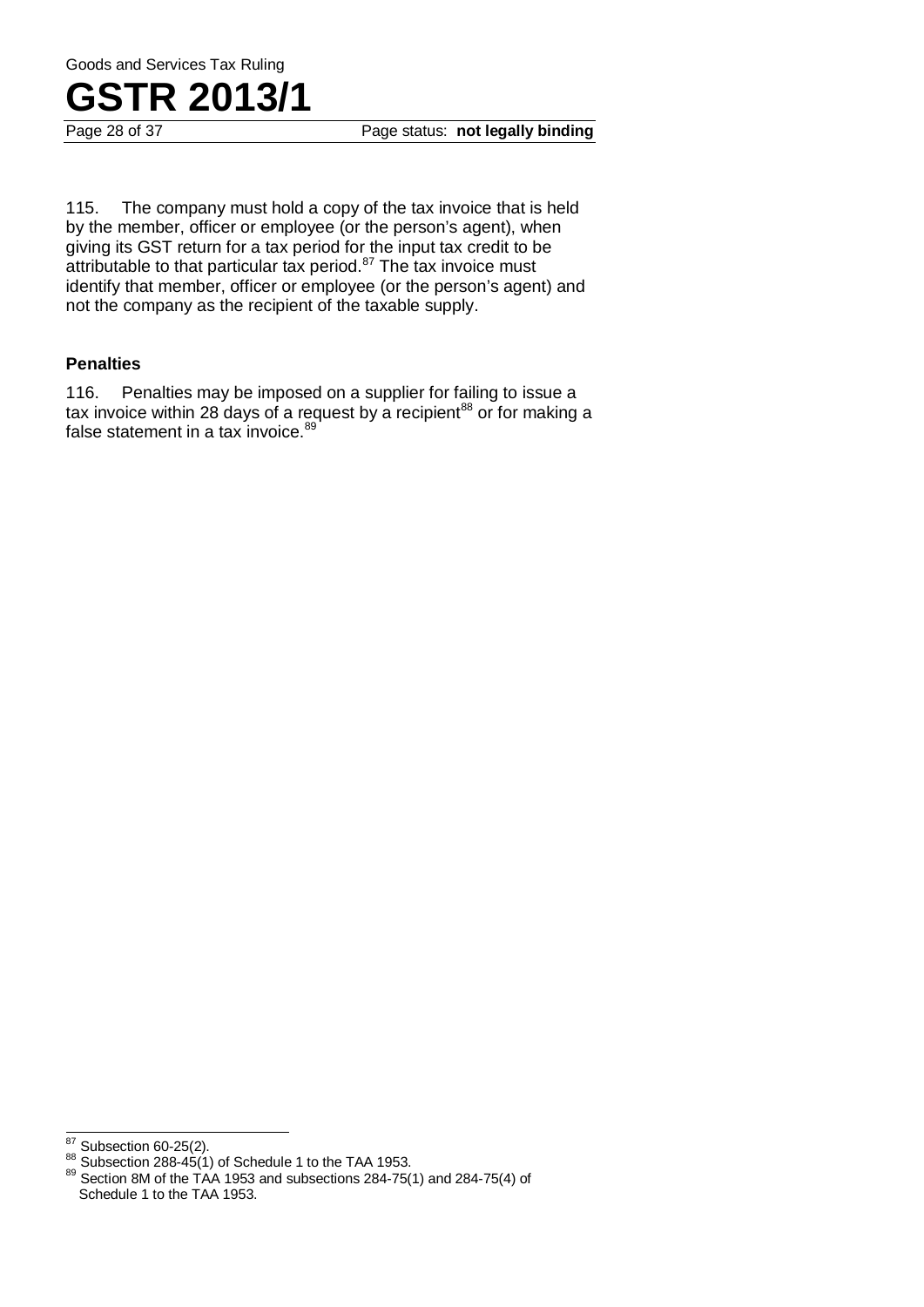## **Appendix 2 – Waiver of tax invoice legislative instruments**

 $\mathbf 0$ *This Appendix provides information to help you understand the circumstances in which the Commissioner has determined in writing that a tax invoice is not required to attribute an input tax credit to a tax period. It does not form part of the binding public ruling.*

117. The following table summarises when an input credit may be attributable without a tax invoice, as determined by the Commissioner under subsection 29-10(3).

118. You should refer to the legislative instrument before relying on it to ensure you meet the requirements as set out in the instrument.

| Legislative instrument                                                                                                                                                                                | Overview                                                                                                                                                                                                                                                                                                                                                               |
|-------------------------------------------------------------------------------------------------------------------------------------------------------------------------------------------------------|------------------------------------------------------------------------------------------------------------------------------------------------------------------------------------------------------------------------------------------------------------------------------------------------------------------------------------------------------------------------|
| A New Tax System (Goods and<br>Services Tax) Waiver of Tax<br><b>Invoice Requirement</b><br>(Acquisitions under an Agency<br>Relationship) Legislative<br>Instrument 2013                             | <b>Acquisitions under an agency</b><br>relationship<br>In certain circumstances, you are not<br>required to hold a tax invoice for an input<br>tax credit to be attributed to a tax period<br>if you hold a document that contains an<br>agent's identity and/or ABN and satisfies<br>the other requirements in the legislative<br>instrument.                         |
| A New Tax System (Goods and<br>Services Tax) Waiver of Tax<br><b>Invoice Requirement</b><br>(Acquisitions from or Acquisitions<br>by a Beneficiary of a Bare Trust)<br>Legislative Instrument 2013    | Acquisitions from or acquisitions by a<br>beneficiary of a bare trust<br>In certain circumstances, you are not<br>required to hold a tax invoice for an input<br>tax credit to be attributed to a tax period<br>if you hold a document that contains a<br>bare trustee's identity and/or ABN and<br>satisfies the other requirements in the<br>legislative instrument. |
| A New Tax System (Goods and<br>Services Tax) Waiver of Tax<br><b>Invoice Requirement</b><br>(Acquisitions by Recipients Using<br><b>Electronic Purchasing Systems)</b><br>Legislative Instrument 2013 | <b>Acquisitions by recipients using</b><br>electronic purchasing systems<br>In certain circumstances a recipient<br>using an electronic purchasing system is<br>not required to hold a tax invoice for an<br>acquisition in order to attribute an input<br>tax credit to a tax period.                                                                                 |
| A New Tax System (Goods and<br>Services Tax) Waiver of Tax<br><b>Invoice Requirement</b><br>(Acquisitions Where Total<br><b>Consideration Not Known)</b><br>Legislative Instrument 2013               | <b>Acquisitions where total</b><br>consideration not known<br>In certain circumstances you are not<br>required to hold a tax invoice for a<br>creditable acquisition in order to attribute<br>an input tax credit where the total price of<br>the acquisition cannot be ascertained at<br>the time an invoice is issued or a<br>payment is made.                       |
| A New Tax System (Goods and<br>Services Tax) Waiver of Tax                                                                                                                                            | Offer documents and renewal notices<br>In certain circumstances, you are not                                                                                                                                                                                                                                                                                           |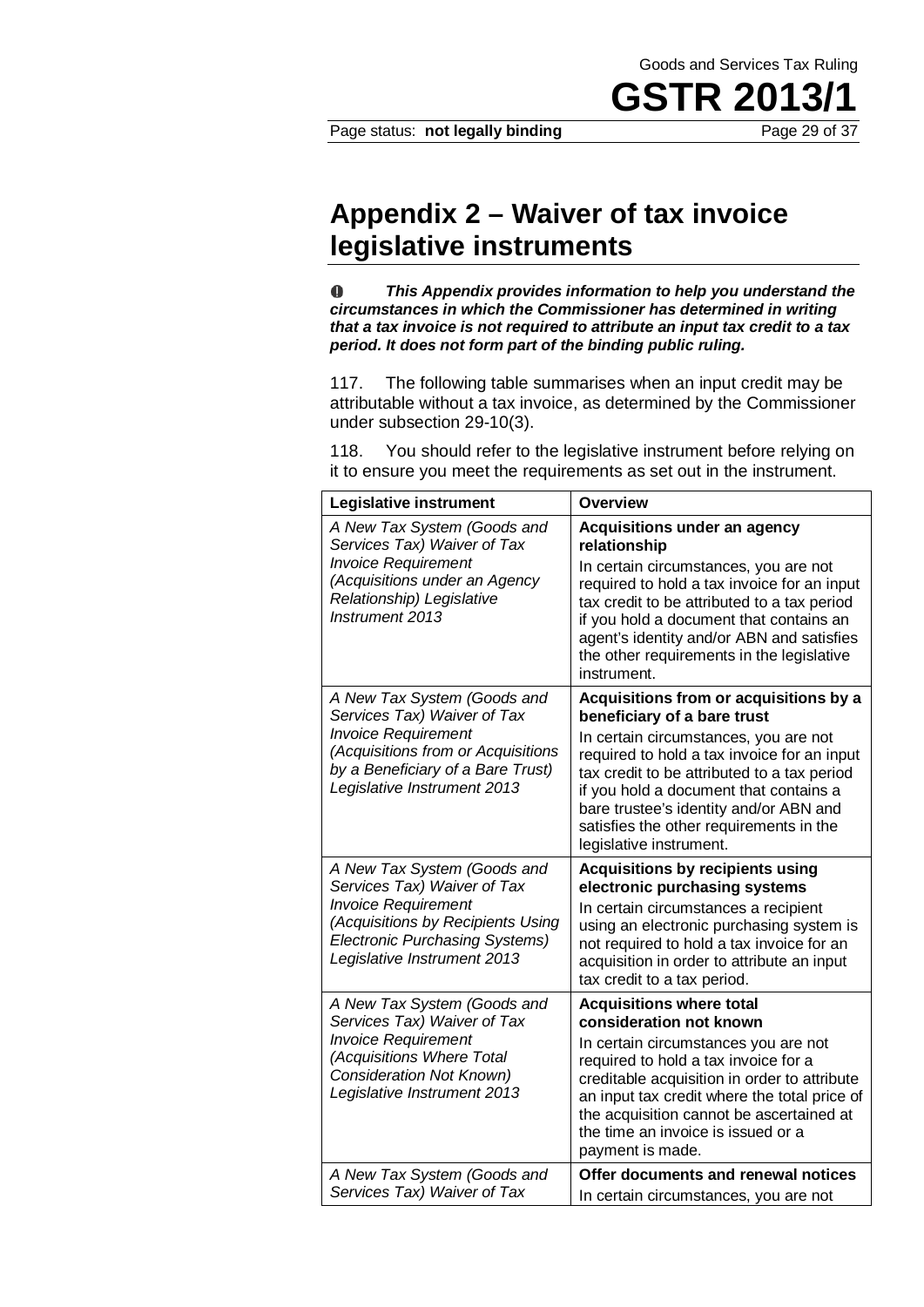Page status: **not legally binding** 

| Legislative instrument                                                                                                                                                                                                                               | <b>Overview</b>                                                                                                                                                                                                                                                                                                                                                                                                                                                                                                       |
|------------------------------------------------------------------------------------------------------------------------------------------------------------------------------------------------------------------------------------------------------|-----------------------------------------------------------------------------------------------------------------------------------------------------------------------------------------------------------------------------------------------------------------------------------------------------------------------------------------------------------------------------------------------------------------------------------------------------------------------------------------------------------------------|
| <b>Invoice Requirement (Offer</b><br><b>Documents and Renewal</b><br>Notices) Legislative<br>Instrument 2013                                                                                                                                         | required to hold a tax invoice for an input<br>tax credit to be attributed to a tax period<br>if you hold an offer document or a<br>renewal notice that satisfies the<br>requirements in the legislative<br>instrument.                                                                                                                                                                                                                                                                                               |
| A New Tax System (Goods and<br>Services Tax) Waiver of Tax<br><b>Invoice Requirement</b><br>(Acquisitions from or Acquisitions<br>by a Partnership)<br>Legislative Instrument 2013                                                                   | Acquisitions from or acquisitions by a<br>partnership<br>In certain circumstances, you are not<br>required to hold a tax invoice for an input<br>tax credit to be attributed to a tax period<br>if you hold a document that contains a<br>partner's identity and/or ABN and<br>satisfies the other requirements in the<br>legislative instrument.                                                                                                                                                                     |
| A New Tax System (Goods and<br>Services Tax) Waiver of Tax<br><b>Invoice Requirement</b><br>(Acquisitions from Property<br>Managers) Legislative<br>Instrument 2013                                                                                  | <b>Acquisitions from property managers</b><br>In certain circumstances, you are not<br>required to hold a tax invoice for an input<br>tax credit to be attributed to a tax period<br>if you hold a document issued by the<br>supplier's property manager that<br>contains the property manager's identity<br>and ABN and satisfies the other<br>requirements in the legislative<br>instrument.                                                                                                                        |
| A New Tax System (Goods and<br>Services Tax) Waiver of Tax<br><b>Invoice Requirement (Creditable</b><br>Acquisition by a Lessee or<br>Sub-Lessee Following a Sale of a<br><b>Reversion in Commercial</b><br>Premises) Legislative<br>Instrument 2013 | Sale of a reversion in commercial<br>premises<br>In certain circumstances, a lessee or<br>sub-lessee of commercial premises is<br>not required to hold a tax invoice for a<br>creditable acquisition of the real property<br>in order to attribute an input tax credit<br>when they hold documents that satisfy<br>the requirements in the legislative<br>instrument. This legislative instrument<br>applies where there has been a sale of<br>commercial premises subject to a<br>continuing lease to a third party. |
| A New Tax System (Goods and<br>Services Tax) Waiver of Tax<br><b>Invoice Requirement (Creditable</b><br>Acquisition of Taxi Travel)<br>Legislative Instrument 2013                                                                                   | <b>Taxi travel</b><br>In certain circumstances, you are not<br>required to hold a tax invoice for an input<br>tax credit to be attributed to a tax period<br>if you hold a document that contains a<br>taxi driver's licence or accreditation<br>number and ABN and satisfies the other<br>requirements in the legislative<br>instrument.                                                                                                                                                                             |
| A New Tax System (Goods and<br>Services Tax) Waiver of Tax<br><b>Invoice Requirement (Acquisition</b><br>of a Motor Vehicle Under a Full or<br><b>Split Full Novated Lease</b><br>Arrangement) Legislative                                           | Acquisition of a motor vehicle under a<br>novated lease<br>In certain circumstances, an employer is<br>not required to hold a tax invoice for a<br>creditable acquisition of a motor vehicle                                                                                                                                                                                                                                                                                                                          |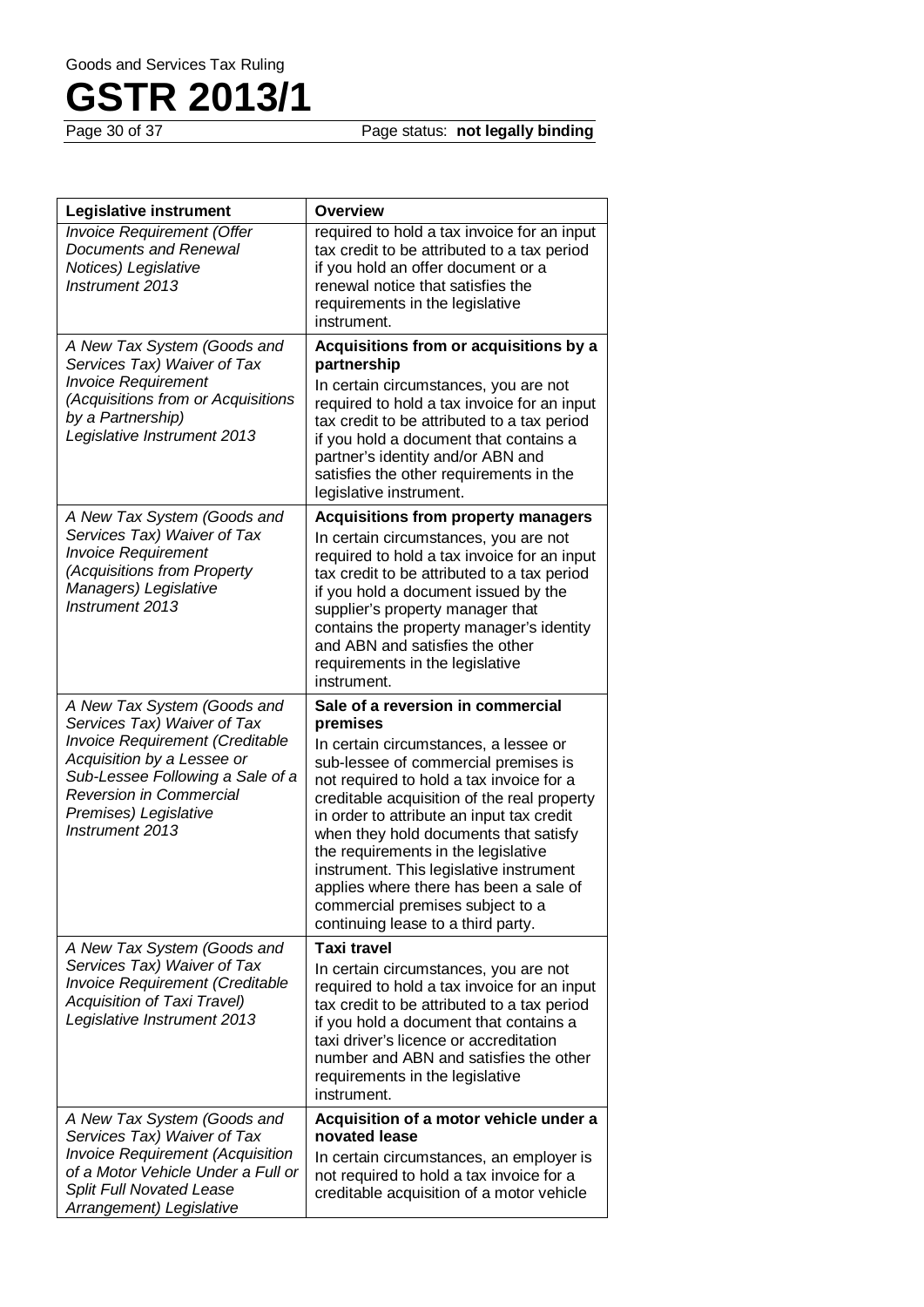

#### Page status: not legally binding

| Legislative instrument                                                                                                         | <b>Overview</b>                                                                                                                                                                                                                                                                              |
|--------------------------------------------------------------------------------------------------------------------------------|----------------------------------------------------------------------------------------------------------------------------------------------------------------------------------------------------------------------------------------------------------------------------------------------|
| <b>Instrument 2013</b>                                                                                                         | under a full or split full novation<br>arrangement in order to attribute an input<br>tax credit to a tax period if the employer<br>holds documents that satisfy the<br>requirements in the legislative<br>instrument.                                                                        |
| A New Tax System (Goods and<br>Services Tax) Waiver of Tax                                                                     | Acquisition of a motor vehicle from a<br>motor vehicle dealer                                                                                                                                                                                                                                |
| <b>Invoice Requirement (Motor</b><br>Vehicle Incentive Payment Made<br>to Motor Vehicle Dealer)<br>Legislative Instrument 2014 | In certain circumstances, you are not<br>required to hold a tax invoice to claim an<br>input tax credit for a creditable<br>acquisition of a motor vehicle you made<br>from a motor vehicle dealer if the dealer<br>receives or is entitled to receive a motor<br>vehicle incentive payment. |
| A New Tax System (Goods and                                                                                                    | <b>Direct entry services</b>                                                                                                                                                                                                                                                                 |
| Services Tax) Act 1999 Waiver of<br><b>Tax Invoice Requirement</b><br>Determination (No.30) 2015                               | In certain circumstances an entity is not<br>required to hold a tax invoice to claim an<br>input tax credit for a creditable<br>acquisition of Direct Entry Service.                                                                                                                         |
| Goods and Services Tax: Waiver                                                                                                 | <b>Choice hotels customer</b>                                                                                                                                                                                                                                                                |
| of Tax Invoice Requirement<br>Determination<br>(No.33) 2016- Choice Hotels<br>Corporate Charge Card                            | In certain circumstances a customer of<br>Choice Hotels Asia-Pac Pty Ltd (Choice<br>Hotels) is not required to hold a tax<br>invoice to claim an input tax credit for a<br>creditable acquisition purchased with a<br>Choice Hotels corporate charge card.                                   |
| Goods and Services Tax: Waiver                                                                                                 | Government undercover agents                                                                                                                                                                                                                                                                 |
| of Tax Invoice Requirement<br>Determination (No. 40) 2016 -<br>Government Undercover Agents                                    | In certain circumstances a government<br>law enforcement agency is not required<br>to hold a tax invoice to claim an input tax<br>credit for a creditable acquisition if it<br>relates to a reimbursement of an<br>expense to an employee who was<br>working undercover.                     |
| Goods and Services Tax: Waiver<br>of Tax Invoice Requirement                                                                   | Acquisition of an intangible supply<br>from offshore                                                                                                                                                                                                                                         |
| Determination 2017 for intangible<br>supplies from offshore.                                                                   | In certain circumstances, you are not<br>required to hold a tax invoice to claim an<br>input tax credit for a creditable<br>acquisition of an offshore intangible<br>supply.                                                                                                                 |
| Goods and Services Tax: Waiver<br>of Adjustment Note Requirement                                                               | Member of Mastercard International or<br><b>VISA International</b>                                                                                                                                                                                                                           |
| Determination 2017 - Members<br>of MasterCard International and<br>Visa International - Bank<br><b>Interchange Services</b>    | In certain circumstances a member of<br>Mastercard International or VISA<br>International is not required to hold a tax<br>invoice to claim an input tax credit for a<br>creditable acquisition of bank<br>interchange services.                                                             |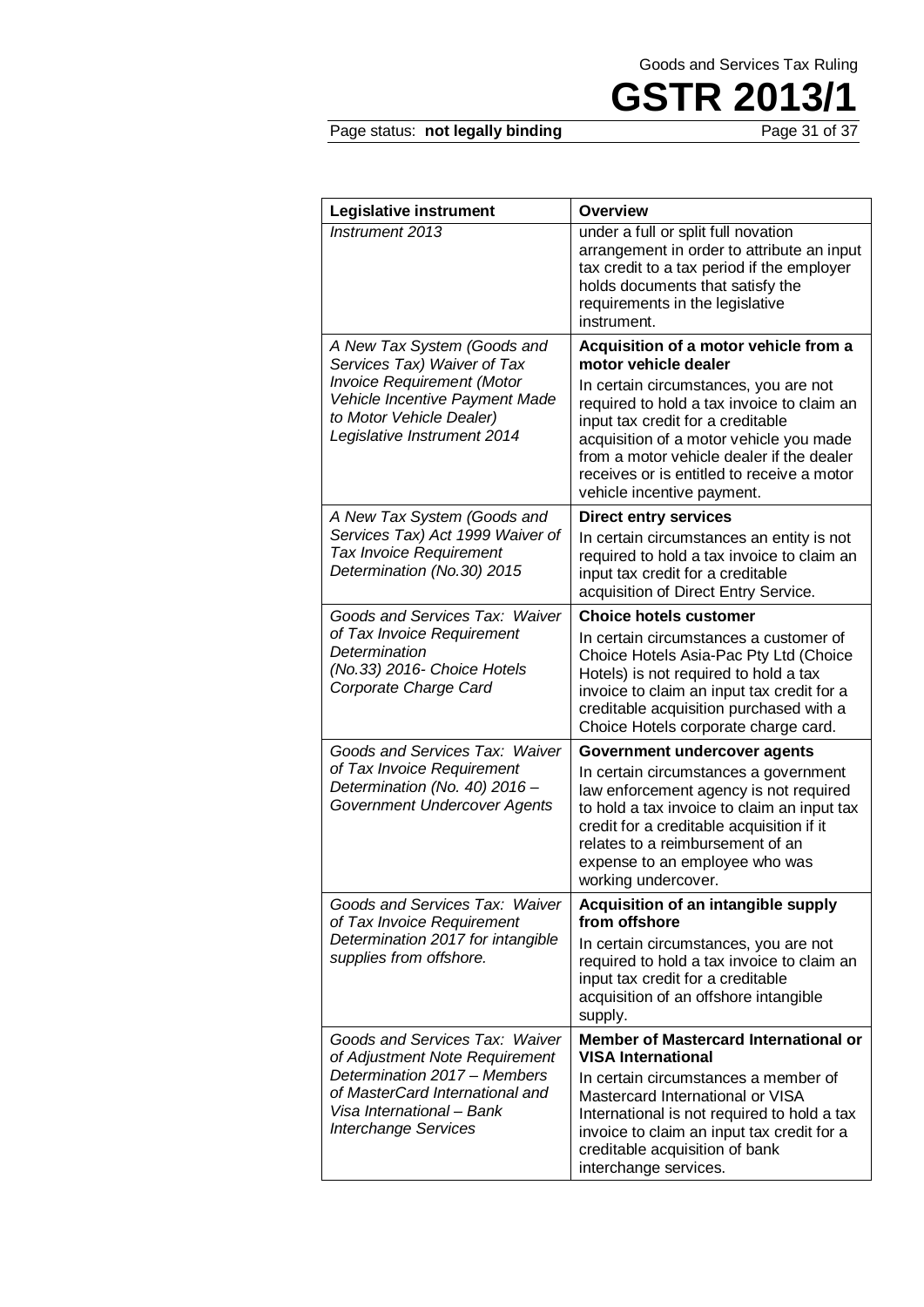

Page status: **not legally binding** 

| Legislative instrument                                                     | <b>Overview</b>                                                                                                                                                                                          |
|----------------------------------------------------------------------------|----------------------------------------------------------------------------------------------------------------------------------------------------------------------------------------------------------|
| Goods and Services Tax: Waiver<br>of Tax Invoice Requirement               | Corporate card holder of a listed<br>corporate card provider                                                                                                                                             |
| (Corporate Card Statements)<br>Legislative Instrument 2017                 | In certain circumstances a corporate<br>card holder of a listed corporate card<br>provider that has a corporate card<br>statement is not required to hold a tax<br>invoice to claim an input tax credit. |
| Goods and Services Tax: Waiver                                             | <b>Cardholder of a VISA purchasing card</b>                                                                                                                                                              |
| of Tax Invoice Requirement (Visa<br>Purchasing Card)<br>Determination 2018 | In certain circumstances a cardholder is<br>not required to hold a tax invoice for a<br>creditable acquisition for an input tax<br>credit to be attributable to a tax period.                            |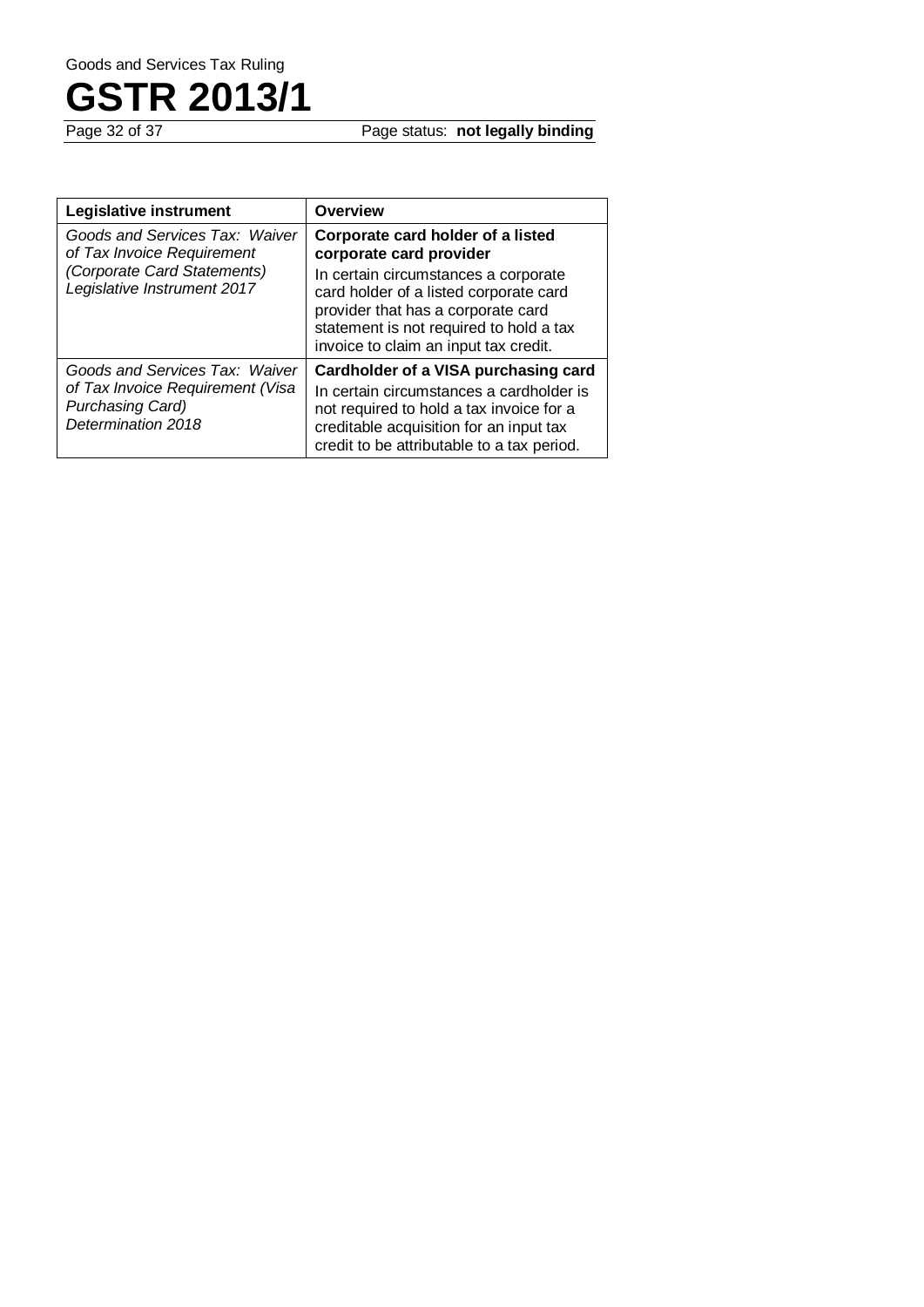Page status: not legally binding

**GSTR 2013/1**<br>Page 33 of 37

## **Appendix 3 – Detailed contents list**

| 119.          | The following is a detailed contents list for this Ruling:                                                  |                |
|---------------|-------------------------------------------------------------------------------------------------------------|----------------|
|               | Paragraph                                                                                                   |                |
|               | What this Ruling is about                                                                                   | 1              |
|               | <b>Background</b>                                                                                           | 5              |
| <b>Ruling</b> |                                                                                                             | 7              |
|               | <b>Approved Form</b>                                                                                        | $\overline{7}$ |
|               | Combined tax invoice and recipient created tax invoice                                                      | 10             |
|               | Tax invoices in electronic form                                                                             | 12             |
|               | Clearly ascertained                                                                                         | 13             |
|               | For recipient created tax invoices $-$ a statement that the GST is<br>payable by the supplier               | 16             |
| tax invoice   | Document intended to be a tax invoice or recipient created                                                  | 17             |
|               | Documents headed 'tax invoice' for supplies that are not taxable                                            | 20             |
|               | Identity of the supplier or recipient                                                                       | 21             |
|               | Example 1 - GST groups                                                                                      | 25             |
|               | What is supplied                                                                                            | 28             |
|               | The price of what is supplied                                                                               | 29             |
|               | <b>Retention payments</b>                                                                                   | 30             |
|               | Showing the price for each line on a tax invoice                                                            | 31             |
|               | Example 2 – description and price of what is supplied                                                       | 32             |
|               | The extent to which each supply is a taxable supply                                                         | 36             |
|               | Mixed supplies                                                                                              | 37             |
|               | Example 3 – extent to which a mixed supply and other supplies<br>in a transaction are taxable               | 39             |
|               | When a recipient can treat a document as a tax invoice                                                      | 42             |
|               | <b>Example 4-missing information</b>                                                                        | 44             |
|               | Circumstances in which the Commissioner may exercise the<br>discretion to treat a document as a tax invoice | 51             |
|               | Correcting errors on a tax invoice                                                                          | 55             |
|               | Low value taxable supplies                                                                                  | 58             |
|               | Date of effect                                                                                              | 59             |
|               | <b>Appendix 1 - Explanation</b>                                                                             | 62             |
| Overview      |                                                                                                             | 62             |
|               | An invoice in comparison to a tax invoice                                                                   | 67             |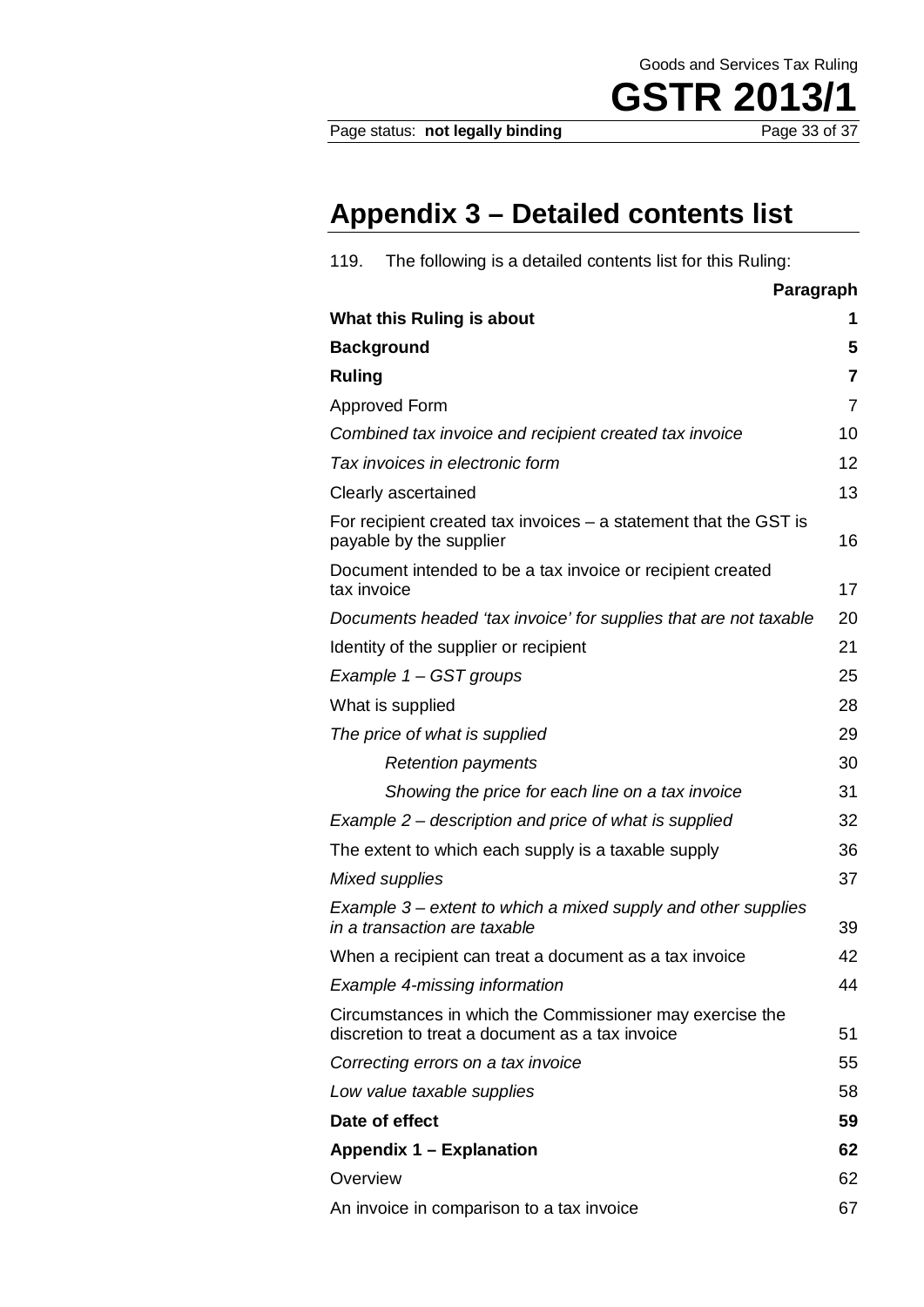| Circumstances in which a tax invoice is not required                                                                            | 69         |
|---------------------------------------------------------------------------------------------------------------------------------|------------|
| Requirements for a tax invoice and recipient created tax invoice                                                                | 72         |
| Tax invoice                                                                                                                     | 72         |
| Recipient created tax invoice                                                                                                   | 73         |
| Tax invoices in electronic form                                                                                                 | 74         |
| Clearly ascertained                                                                                                             | 76         |
| The price of what is supplied                                                                                                   | 79         |
| <b>Retention payments</b>                                                                                                       | 80         |
| Circumstances in which the Commissioner may exercise the<br>discretion to treat a document as a tax invoice                     | 82         |
| Review rights if the Commissioner does not exercise the<br>discretion                                                           | 84         |
| Changes to the price in the same tax period that the GST or<br>input tax credit is attributed                                   | 86         |
| Low value taxable supplies                                                                                                      | 91         |
| Second-hand goods                                                                                                               | 92         |
| Special rules that affect tax invoices                                                                                          | 94         |
| Agents                                                                                                                          | 95         |
| Supplies of insurance policies through insurance brokers                                                                        | 98         |
| GST groups                                                                                                                      | 99         |
| Interaction of subsection 48-57(1) with<br>subsection 29-70(1A) that allows a recipient to treat a<br>document as a tax invoice |            |
| GST Branches                                                                                                                    | 104<br>108 |
|                                                                                                                                 | 109        |
| Supplies made for a period on a progressive basis                                                                               |            |
| Reimbursements of employees etc.                                                                                                | 112        |
| Pre-establishment costs of a company                                                                                            | 114        |
| <b>Penalties</b>                                                                                                                | 116        |
| Appendix 2 - Waiver of tax invoice legislative instruments                                                                      | 117        |
| Appendix 3 - Detailed contents list                                                                                             | 119        |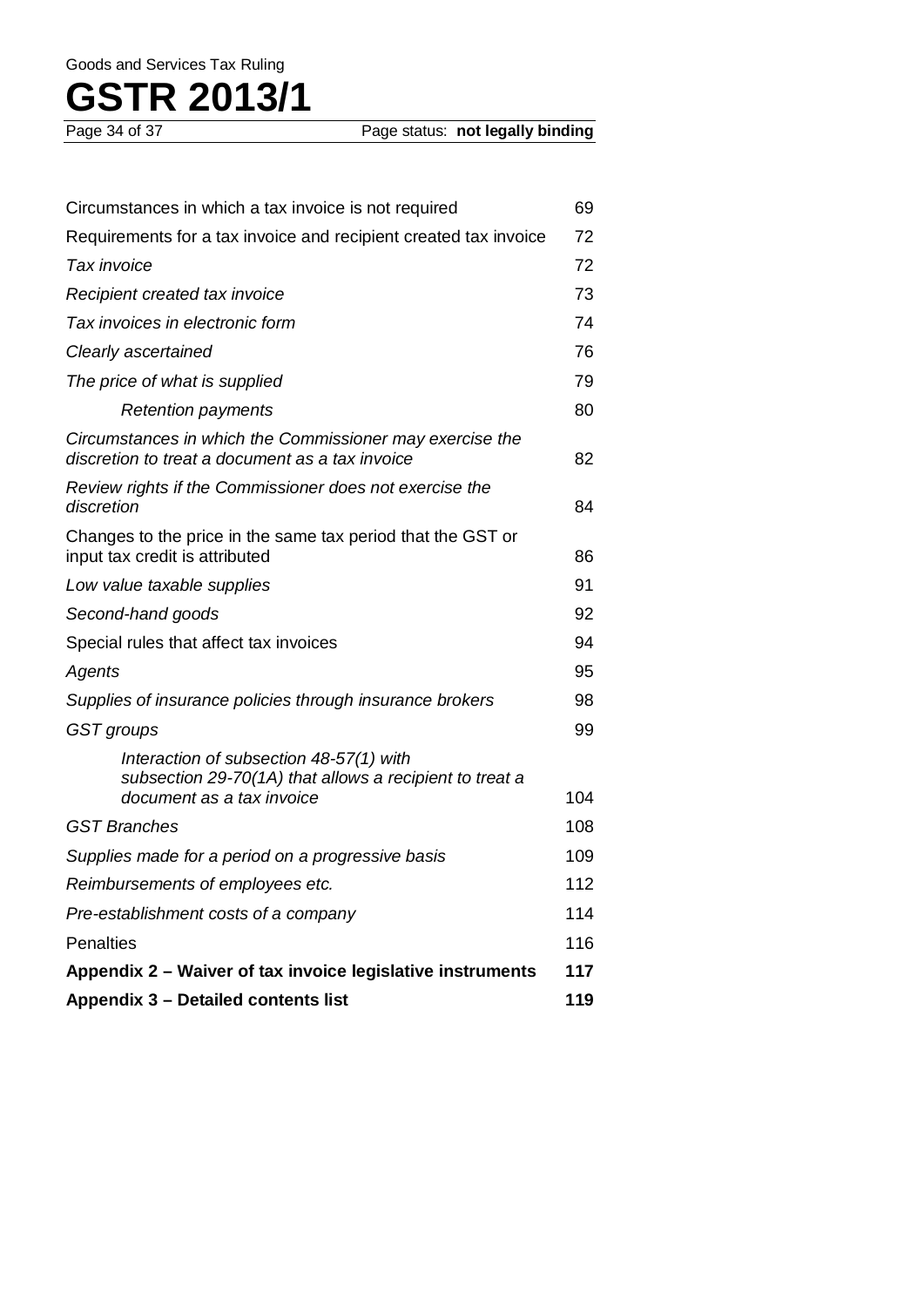

Page status: **not legally binding** Page 35 of 37

### **References**

*Previous drafts:* GSTR 2011/D1; GSTR 2012/D3 *Related Rulings/Determinations:*

TR 2006/10; GSTR 2000/3; GSTR 2000/10; GSTR 2000/34; GSTR 2000/37; GSTR 2001/2; GSTR 2001/8; GSTR 2003/14; GSTR 2003/15

*Previous Rulings/Determinations:* GSTR 2000/17

*Legislative references:*

|        | ANTS(GST)A 1999                                         |
|--------|---------------------------------------------------------|
|        | ANTS(GST)A 1999<br>$19-10(1)$                           |
|        | ANTS(GST)A 1999<br>$19-40(b)$                           |
| ۳      | ANTS(GST)A 1999<br>$19-70(1)(b)$                        |
| -      | ANTS(GST)A 1999<br>29-5                                 |
|        | ANTS(GST)A 1999<br>29-10                                |
| -      | ANTS(GST)A 1999<br>29-10(3)                             |
| ۳      | ANTS(GST)A 1999<br>29-10(4)                             |
| -      | ANTS(GST)A 1999<br>29-25                                |
|        | ANTS(GST)A 1999<br>29-70                                |
| -      | ANTS(GST)A 1999<br>29-70(1)                             |
|        | ANTS(GST)A 1999<br>$29-70(1)(a)$                        |
| -      | ANTS(GST)A 1999<br>$29-70(1)(b)$                        |
| ۰      | ANTS(GST)A 1999<br>$29-70(1)(c)$                        |
|        | ANTS(GST)A 1999                                         |
|        | 29-70(1)(c)(i)                                          |
| ۳      | ANTS(GST)A 1999                                         |
|        | 29-70(1)(c)(ii)                                         |
|        | ANTS(GST)A 1999                                         |
|        | 29-70(1)(c)(iii)                                        |
|        | ANTS(GST)A 1999                                         |
|        | 29-70(1)(c)(iv)                                         |
|        | ANTS(GST)A 1999                                         |
|        | $29-70(1)(c)(v)$                                        |
|        | ANTS(GST)A 1999                                         |
|        | 29-70(1)(c)(vi)                                         |
|        | ANTS(GST)A 1999                                         |
|        | 29-70(1)(c)(vii)                                        |
| -      | ANTS(GST)A 1999                                         |
|        | 29-70(1)(c)(viii)                                       |
|        | ANTS(GST)A 1999<br>29-70(1)(d)                          |
|        | ANTS(GST)A 1999<br>29-70(1A)                            |
| -      | ANTS(GST)A 1999<br>29-70(1B)                            |
|        | ANTS(GST)A 1999<br>29-70(2)                             |
| -      | ANTS(GST)A 1999<br>29-70(3)<br>ANTS(GST)A 1999<br>29-75 |
| ۰      | ANTS(GST)A 1999                                         |
| -<br>۰ | 29-75(2)<br>ANTS(GST)A 1999<br>$29 - 80(1)$             |
|        | ANTS(GST)A 1999<br>29-80(2)                             |
|        |                                                         |

- ANTS(GST)A 1999 48-40 - ANTS(GST)A 1999 48-40(1) - ANTS(GST)A 1999 48-45 - ANTS(GST)A 1999 48-45(1) - ANTS(GST)A 1999 48-57 - ANTS(GST)A 1999 48-57(1) - ANTS(GST)A 1999 48-57(1)(a) - ANTS(GST)A 1999 48-57(1)(b) - ANTS(GST)A 1999 48-57(1)(d)(iii) - ANTS(GST)A 1999 48-57(2) - ANTS(GST)A 1999 54-15 - ANTS(GST)A 1999 54-50 - ANTS(GST)A 1999 54-50(1) - ANTS(GST)A 1999 Div 58 - ANTS(GST)A 1999 58-95 - ANTS(GST)A 1999 Div 60 - ANTS(GST)A 1999 60-15(1) - ANTS(GST)A 1999 60-25(2) - ANTS(GST)A 1999 Div 66 - ANTS(GST)A 1999 66-5(1) - ANTS(GST)A 1999 66-17 - ANTS(GST)A 1999 75-30 - ANTS(GST)A 1999 Div 83 - ANTS(GST)A 1999 83-5 - ANTS(GST)A 1999 83-10 - ANTS(GST)A 1999 83-15 - ANTS(GST)A 1999 83-35 - ANTS(GST)A 1999 Div 84 - ANTS(GST)A 1999 105-5(1)(a) - ANTS(GST)A 1999 Div 111<br>- ANTS(GST)A 1999 111-5(1 - ANTS(GST)A 1999 111-5(1) - ANTS(GST)A 1999 111-5(2) - ANTS(GST)A 1999 111-5(3) - ANTS(GST)A 1999 111-15 - ANTS(GST)A 1999 126-33 ANTS(GST)A 1999 Subdiv 153-A - ANTS(GST)A 1999 153-5 - ANTS(GST)A 1999 153-15 - ANTS(GST)A 1999 153-15(1)(b) - ANTS(GST)A 1999 153-15(2) - ANTS(GST)A 1999 153-25(1) - ANTS(GST)A 1999 153-50(1)(b) - ANTS(GST)A 1999 Div 156 - ANTS(GST)A 1999 195-1 - ANTS(GSTT)A 1999 Pt 3 Div 2 - ANTS(GSTT)A 1999 15C - ANTS(GSTT)A 1999 15H(3) - ANTS(GST)R 2019 29-80.01 - TAA 1953 - TAA 1953 Pt III 8M - TAA 1953 Pt IVC - TAA 1953 Sch 1 105-5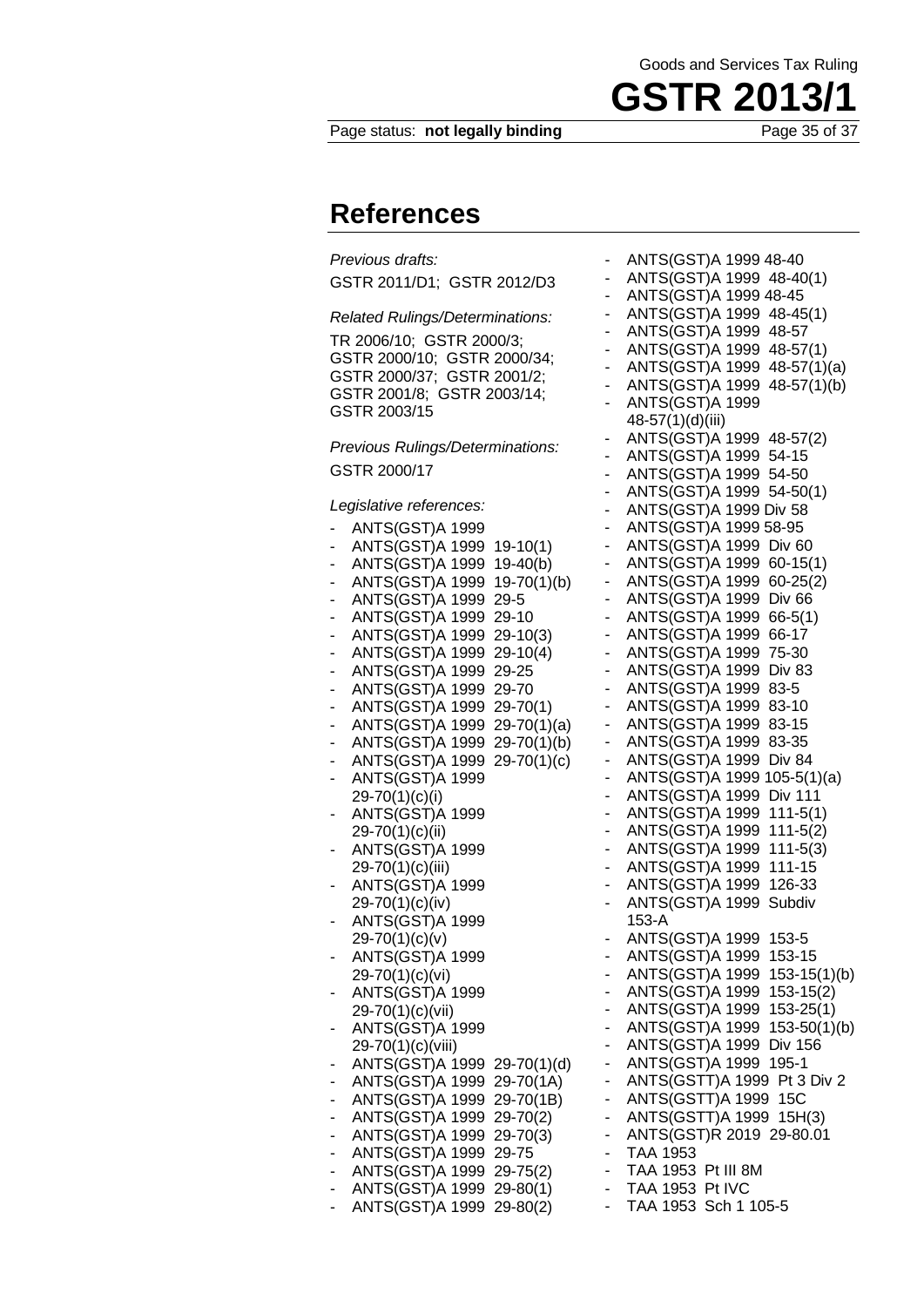## **GSTR 2013/1**

#### Page 36 of 37 Page status: **not legally binding**

- TAA 1953 Sch 1 105-40(1)
- TAA 1953 Sch 1 105-40(2)
- TAA 1953 Sch 1 Subdiv 155-A
- TAA 1953 Sch 1 155-90
- TAA 1953 Sch 1 284-75(1)
- TAA 1953 Sch 1 284-75(4)
- TAA 1953 Sch 1 288-45(1)
- TAA 1953 Sch 1 382-5
- TAA 1953 Sch 1 382-5(8)
- TAA 1953 Sch 1 388-50(1)
- AIA 1901 2B
- AIA 1901 23(b)
- Business Names Registration Act 2011

*Other references:*

- Explanatory Memorandum to Tax Laws Amendment (2010 GST Administration Measures No. 2) Bill 2010
- A New Tax System (Goods and Services Tax) Waiver of Tax Invoice Requirement (Acquisitions under an Agency Relationship) Legislative Instrument 2013
- A New Tax System (Goods and Services Tax) Waiver of Tax Invoice Requirement (Acquisitions from or Acquisitions by a Beneficiary of a Bare Trust) Legislative Instrument 2013
- A New Tax System (Goods and Services Tax) Waiver of Tax Invoice Requirement (Acquisitions by Recipients Using Electronic Purchasing Systems) Legislative Instrument 2013
- A New Tax System (Goods and Services Tax) Waiver of Tax Invoice Requirement (Acquisitions Where Total Consideration Not Known) Legislative Instrument 2013
- A New Tax System (Goods and Services Tax) Waiver of Tax Invoice Requirement (Offer Documents and Renewal Notices) Legislative Instrument 2013
- A New Tax System (Goods and Services Tax) Waiver of Tax Invoice Requirement (Acquisitions from or Acquisitions by a Partnership) Legislative Instrument 2013
- A New Tax System (Goods and Services Tax) Waiver of Tax Invoice Requirement (Acquisitions from Property Managers) Legislative Instrument 2013
- A New Tax System (Goods and Services Tax) Waiver of Tax Invoice Requirement (Creditable Acquisitions by a Lessee or Sub-Lessee Following a Sale of a Reversion in Commercial Premises) Legislative Instrument 2013
- A New Tax System (Goods and Services Tax) Waiver of Tax Invoice Requirement (Creditable Acquisition of Taxi Travel) Legislative Instrument 2013
- A New Tax System (Goods and Services Tax) Waiver of Tax Invoice Requirement (Acquisition of a Motor Vehicle Under a Full or Split Full Novated Lease Arrangement) Legislative Instrument 2013
- A New Tax System (Goods and Services Tax) Waiver of Tax Invoice Requirement (Motor Vehicle Incentive Payment Made to Motor Vehicle Dealer) Legislative Instrument 2014
- A New Tax System (Goods and Services Tax) Act 1999 Waiver of Tax Invoice Requirement Determination (No.30) 2015
- Goods and Services Tax: Waiver of Tax Invoice Requirement Determination (No.33) 2016 - Choice Hotels Corporate Charge Card
- Goods and Services Tax: Waiver of Tax Invoice Requirement Determination (No. 40) 2016 – Government Undercover Agents
- Goods and Services Tax: Waiver of Tax Invoice Requirement Determination 2017 for intangible supplies from offshore
- Goods and Services Tax: Waiver of Requirement to hold a Tax Invoice Determination 2017 - Members of MasterCard International and Visa International - Bank Interchange Services